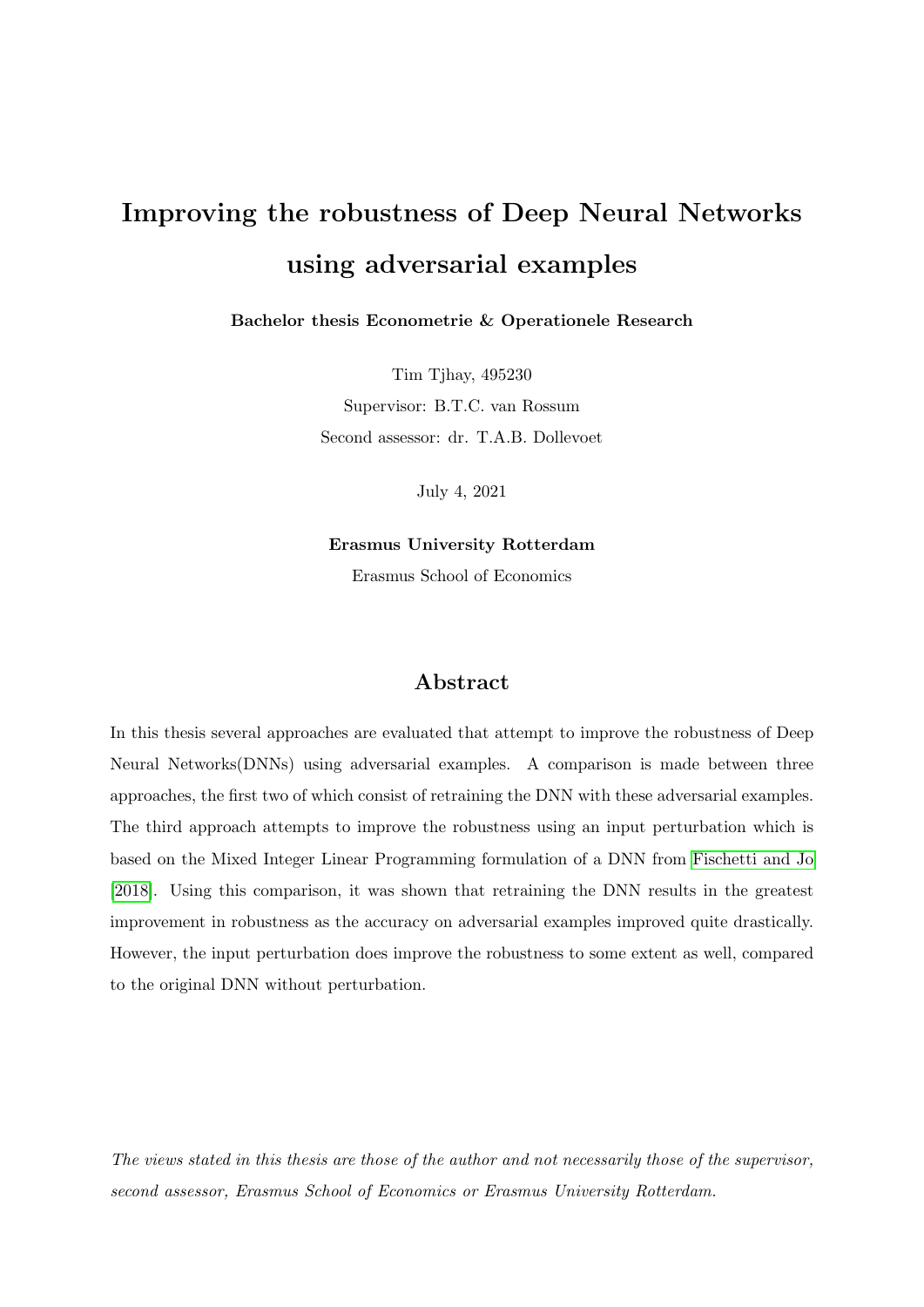| 1        | Introduction<br>$\overline{2}$ |             |                                                                                            |        |  |  |  |
|----------|--------------------------------|-------------|--------------------------------------------------------------------------------------------|--------|--|--|--|
| $\bf{2}$ |                                |             | Literature review                                                                          | 3      |  |  |  |
| 3        |                                | Methodology |                                                                                            | 5      |  |  |  |
|          | 3.1                            |             |                                                                                            | 5      |  |  |  |
|          | 3.2                            |             | MILP formulation                                                                           | 6      |  |  |  |
|          | 3.3                            |             | Feature visualization and adversarial examples $\ldots \ldots \ldots \ldots \ldots \ldots$ | 8      |  |  |  |
|          | 3.4                            |             |                                                                                            | 9      |  |  |  |
|          |                                | 3.4.1       |                                                                                            | 9      |  |  |  |
|          |                                | 3.4.2       |                                                                                            | 9      |  |  |  |
|          |                                | 3.4.3       |                                                                                            | 13     |  |  |  |
| 4        | Results                        |             |                                                                                            | 13     |  |  |  |
|          | 4.1                            |             |                                                                                            | 14     |  |  |  |
|          | 4.2                            |             |                                                                                            | 15     |  |  |  |
|          | 4.3                            |             |                                                                                            | 17     |  |  |  |
|          |                                | 4.3.1       |                                                                                            | 17     |  |  |  |
|          |                                | 4.3.2       |                                                                                            | 18     |  |  |  |
|          |                                | 4.3.3       |                                                                                            | 19     |  |  |  |
| 5        |                                | Conclusion  |                                                                                            | 20     |  |  |  |
|          | References                     |             |                                                                                            | 22     |  |  |  |
|          |                                |             | A Partial perturbation                                                                     | 23     |  |  |  |
|          |                                |             | <b>B</b> Adversarial examples after improvement                                            | 24     |  |  |  |
|          |                                |             | C Visualization of minimum distance perturbation                                           | 25     |  |  |  |
|          |                                |             | D File description for code                                                                | $27\,$ |  |  |  |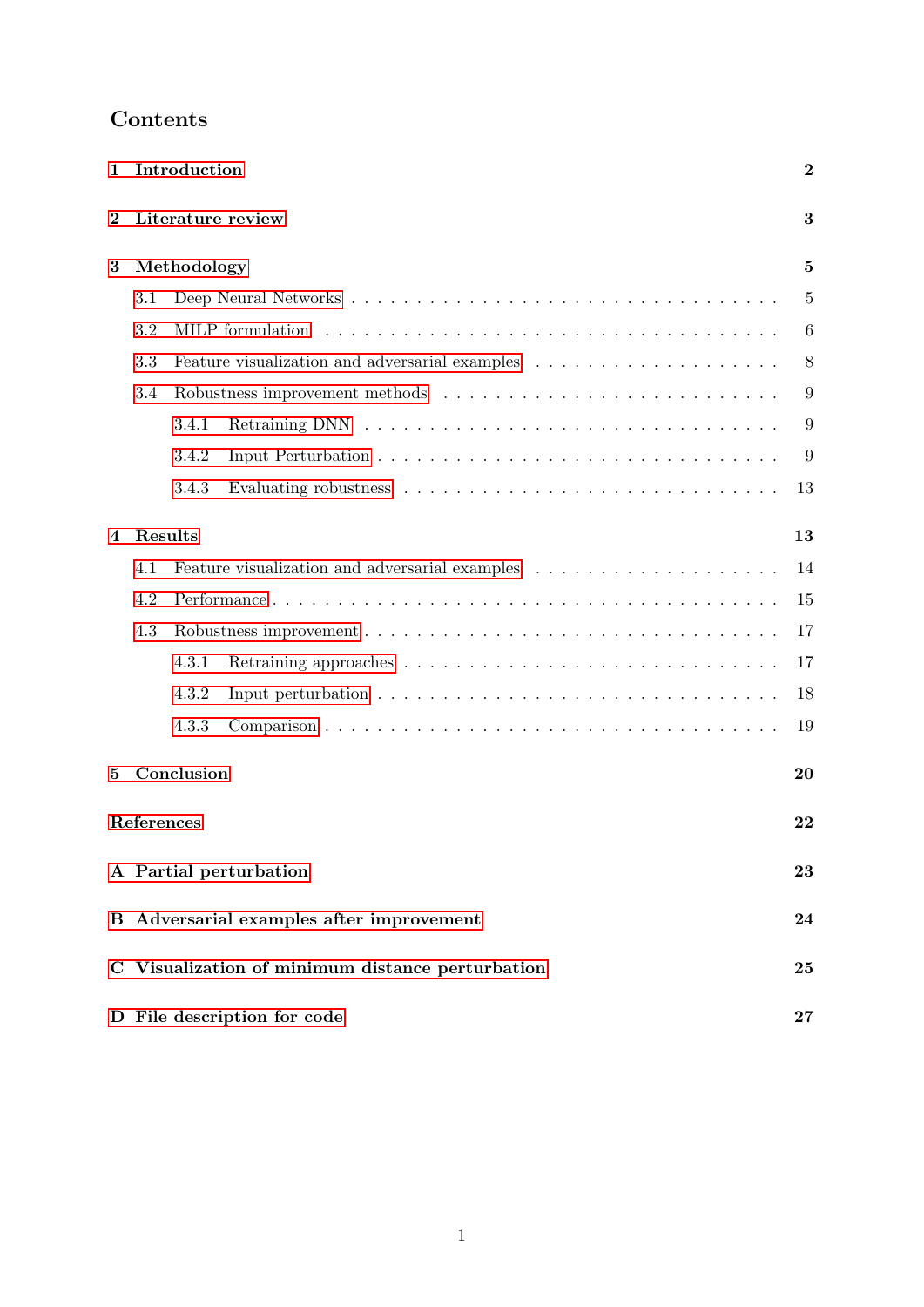## <span id="page-2-0"></span>1 Introduction

Deep Neural Networks(DNNs) are a type of Deep Learning architecture that is becoming increasingly popular. They can be used for many different purposes such as image classification, speech recognition and the detection of spam mails. Because of this increasing popularity there is also a growing interest in methods that find weaknesses in these networks. One of these methods, namely adversarial machine learning, slightly modifies an input, that is correctly classified by a DNN, to find adversarial examples that trick the DNN into misclassifying it. This would, for example, allow senders of spam mails to hide their mails from the spam detection of email platforms. As those email platforms would like to reduce the probability of this happening as much as possible, defenses against these adversarial examples are being studied extensively, as well as methods to prevent them from being created.

Several methods to craft adversarial examples can be found in the existing literature. One of these methods uses the Mixed Integer Linear Programming(MILP) formulation of DNNs from [Fischetti and Jo](#page-22-0) [\[2018\]](#page-22-0), that is created by linearizing the layers and the architecture of a DNN by using binary variables. One advantage of this approach is that extra constraints can be added to these examples relatively easily due to the flexible nature of the MILP formulation. In the existing literature several similar MILP formulations for DNNs can be found that are all used for different purposes, which highlights this flexibility. The improvement of the defensive strength against adversarial examples can also be achieved using multiple approaches. An approach that can be found in the existing literature adds the adversarial examples to the data set used to train the DNN and retrains it. This approach has been shown to regularize the DNN, meaning the DNN performs better on unseen data after the retraining process. Another approach detects if an input is an adversarial example which can be done using several unique approaches.

As the MILP formulation from [Fischetti and Jo](#page-22-0) [\[2018\]](#page-22-0) provides a relatively easy method to create adversarial examples, this thesis attempts to use them to improve the defensive strength of the DNN and to reduce the weaknesses found by these adversarial examples. This can be done by using them to retrain the DNN to make it more reliable as is done in the existing literature. It is also evaluated if this retraining reduces any overfitting that might be incurred by the complex nature of DNNs. In this thesis these two factors, the defensive strength and the measure of overfitting, are summed up as the robustness of a DNN which leads to the following research question: "To what extent can adversarial examples improve the robustness of Deep Neural Networks?".

Three different approaches are evaluated to answer the research question: The first approach is proposed by [Papernot et al.](#page-22-2) [\[2016\]](#page-22-2) and [Goodfellow et al.](#page-22-3) [\[2014\]](#page-22-3) and adds a set of adversarial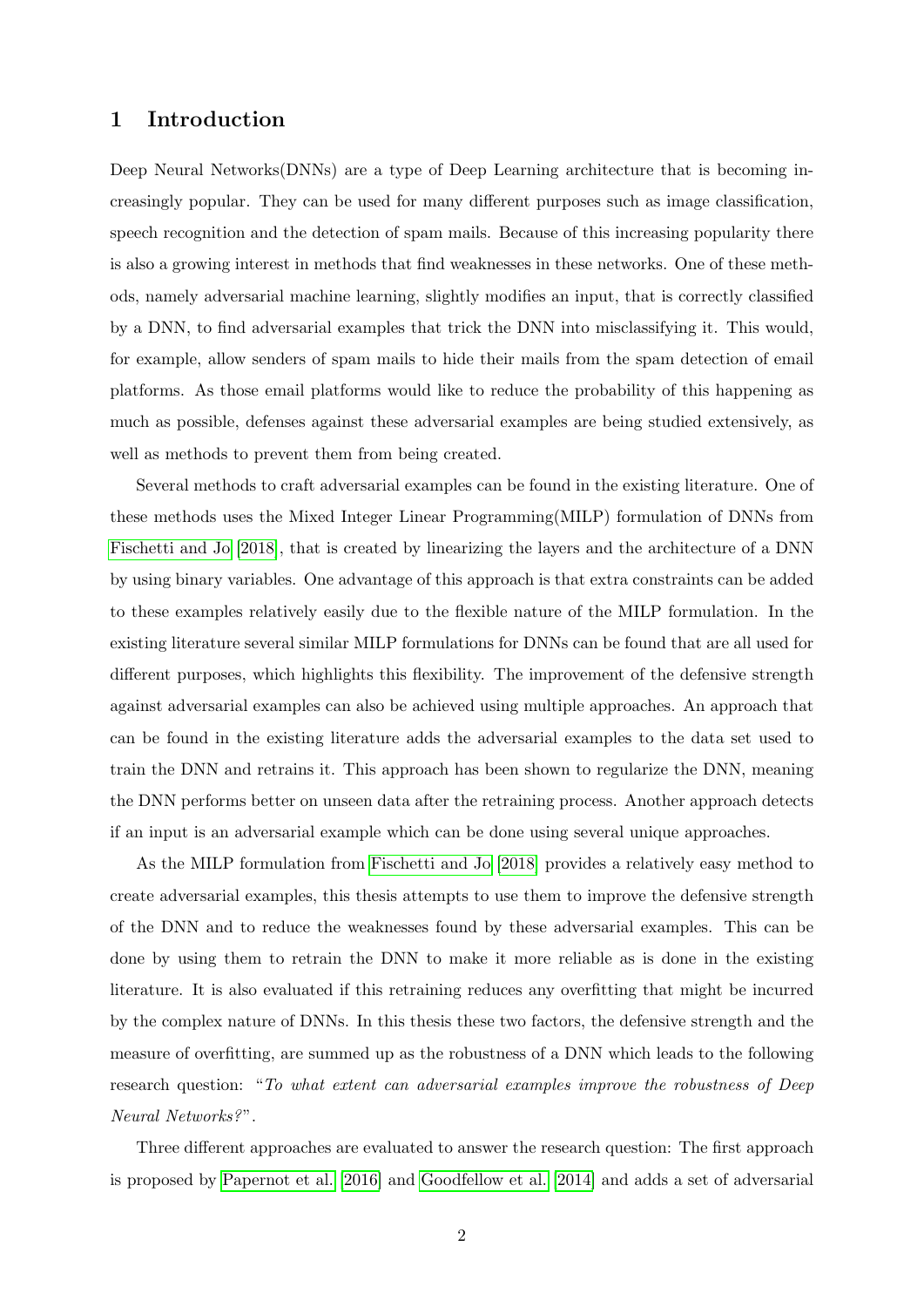examples to the training data used to originally train the DNN and completely retrains it. The second approach retrains the DNN to maximize the number of correctly specified adversarial examples using the initial weights and biases as a starting point. This method, unlike the first one, uses only the adversarial examples during the retraining process and not the training data. The third and final approach aims to find a perturbation for the input that reduces the importance of input values(e.g. pixels for images) that could be weaknesses of the DNN, based on the adversarial examples. This approach is especially interesting as it has not been attempted in the existing literature and does not require the DNN to be altered. This could be helpful if, for example, the DNN is provided by an external company that does not allow the user to change the weights and biases. These three approaches are then compared to each other and to a base case, where the initial weights and biases are used on an unperturbed input.

In this thesis, the method that is used to create adversarial examples uses the MILP formulation of DNNs proposed by [Fischetti and Jo](#page-22-0) [\[2018\]](#page-22-0). Since these examples are an important aspect of the performed research, the methodology from [Fischetti and Jo](#page-22-0) [\[2018\]](#page-22-0) is closely followed and the obtained results are replicated. Additionally, the same data set is used, i.e. the MNIST data set from [Lecun et al.](#page-22-4) [\[1998\]](#page-22-4) which is publicly available, e.g. in the Python library Keras.

After comparing the test set accuracy achieved by these approaches, it became clear that the first approach achieved the greatest improvement in robustness. This approach achieved an accuracy of 90.78% on adversarial examples and 33.5% on images that are incorrectly classified by the original DNN, which could indicate a reduction of the measure of overfitting. Additionally, the second approach appears to perform quite well, with an accuracy of 79.11% on adversarial examples. However, this approach does not seem to reduce overfitting as well as the first one. While the third approach does not perform nearly as well as the other two, it does allow the DNN to classify 51.89% of the adversarial examples correctly which shows that the approach does have potential. Furthermore, all three approaches do not compromise the accuracy on original images that are correctly classified by the original DNN, as the accuracy on these images is over 96% for all approaches.

The rest of this thesis is structured as follows: Section [2](#page-3-0) contains a review of the existing literature and Section [3](#page-5-0) gives a detailed description of the used methods. Afterwards, the results are presented in Section [4](#page-13-1) and finally, a conclusion is given in Section [5](#page-20-0) based on the results.

## <span id="page-3-0"></span>2 Literature review

As the research in this thesis will build upon the work done in [Fischetti and Jo](#page-22-0) [\[2018\]](#page-22-0), it is also the article this work relates to the most. This is mainly due to the MILP formulation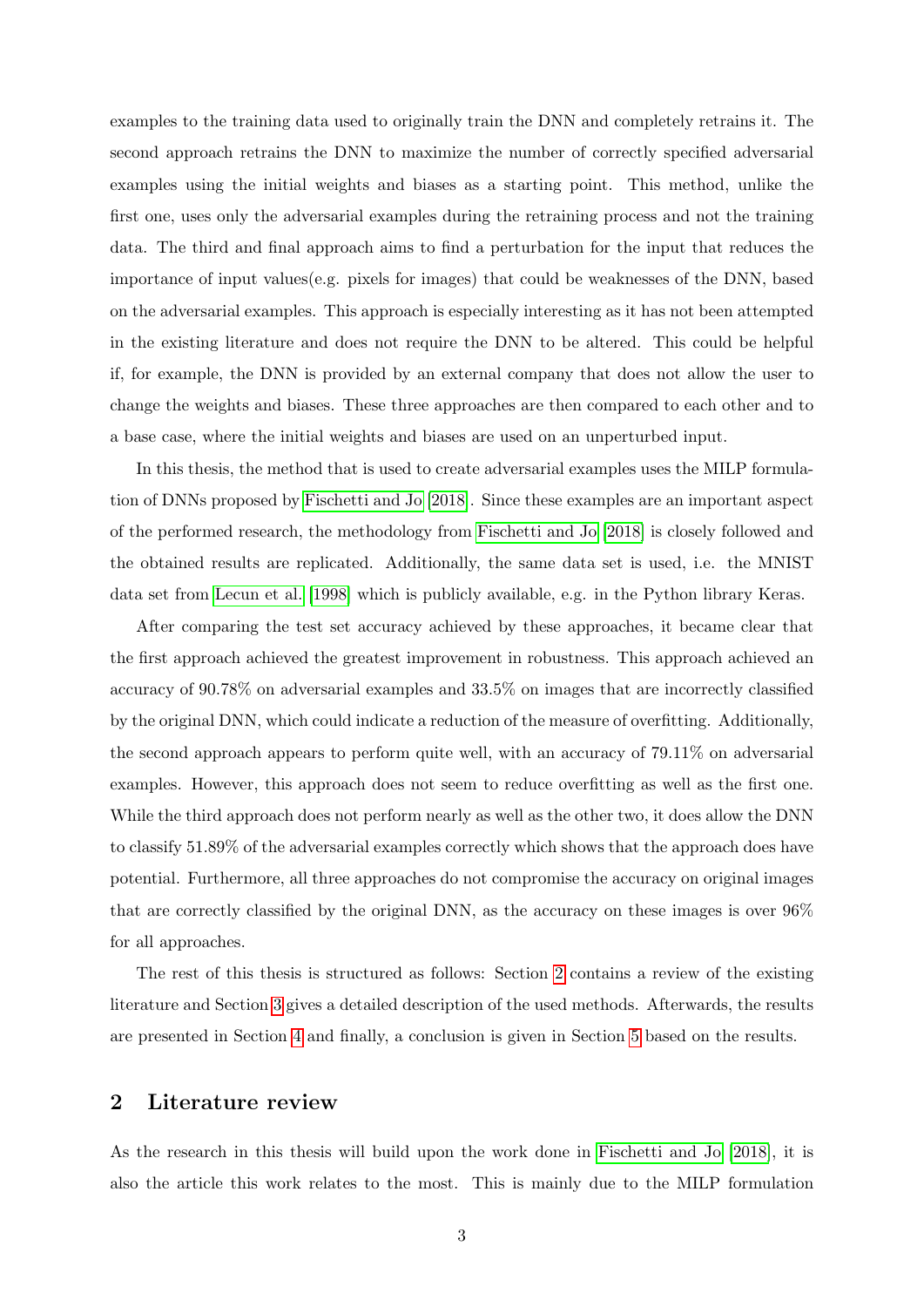of DNNs that is given in the article. Similar formulations have also been published by [Tjeng](#page-22-5) [\[2018\]](#page-22-5), [Cheng et al.](#page-22-6) [\[2017\]](#page-22-6) and [Serra et al.](#page-22-7) [\[2017\]](#page-22-7). All three articles do, however, use the model for different purposes. In [Tjeng](#page-22-5) [\[2018\]](#page-22-5) the model is used as a complete verifier that determines whether a property on the output of a DNN holds for every input in a bounded input domain. Alternatively, [Cheng et al.](#page-22-6) [\[2017\]](#page-22-6) use it to compute maximum resilience bounds that are defined as the maximum amount of input perturbation that does not change a classification. Finally, [Serra et al.](#page-22-7) [\[2017\]](#page-22-7) compute how many linear regions a piecewise linear function can have if it is represented by a DNN. While there are some similarities, especially between the first two articles and [Fischetti and Jo](#page-22-0) [\[2018\]](#page-22-0) that all use adversarial examples in some way, these different approaches show how much can be done using this formulation.

The main use of the MILP formulation in this thesis will be to craft adversarial examples, as is done in [Fischetti and Jo](#page-22-0) [\[2018\]](#page-22-0). These adversarial examples are a main aspect of adversarial machine learning and, as is stated in [Szegedy et al.](#page-22-8) [\[2013\]](#page-22-8), they can be found by slightly altering a correctly classified input in such a way that the DNN misclassifies it. Besides the method using the MILP formulation, there are many alternative approaches to find these adversarial examples. In [Papernot et al.](#page-22-2) [\[2016\]](#page-22-2) the forward derivative is used to create a saliency map showing which input values, or pixels in the case of images as was used in the article, are potential weaknesses. This saliency map is then used to create adversarial examples. Alternatively, [Goodfellow et al.](#page-22-3) [\[2014\]](#page-22-3) use the linear behaviour of commonly used activation function to craft adversarial examples using the gradient. [Szegedy et al.](#page-22-8) [\[2013\]](#page-22-8) use yet another different approach as the problem is formulated as a box-constrained optimization problem which is approximated using the Limited-memory Broyden–Fletcher–Goldfarb–Shanno algorithm. It should, however, be noted that the approach using the MILP formulation allows the one crafting the adversarial examples to impose extra constraints, such as a maximum number of perturbed input values, relatively easily compared to most alternative approaches.

In [Papernot et al.](#page-22-2) [\[2016\]](#page-22-2) a method is proposed that measures the robustness of a DNN against adversarial examples. This robustness gives a measure of how difficult it is to create adversarial examples and can also be seen as the defensive strength of the DNN. The improvement of the defensive strength against these adversarial examples is another part of adversarial machine learning that has been studied extensively. [Goodfellow et al.](#page-22-3) [\[2014\]](#page-22-3) and [Papernot et al.](#page-22-2) [\[2016\]](#page-22-2) were able to regularize a DNN by adding adversarial examples to the training data which improved the DNN's performance on unseen inputs. A completely different approach is used by [Prakash et al.](#page-22-9) [\[2018\]](#page-22-9), [Meng and Chen](#page-22-10) [\[2017\]](#page-22-10) and [Gupta et al.](#page-22-11) [\[2020\]](#page-22-11) who all attempt to detect if an input is an adversarial example by using, respectively, pixel deflection, a framework called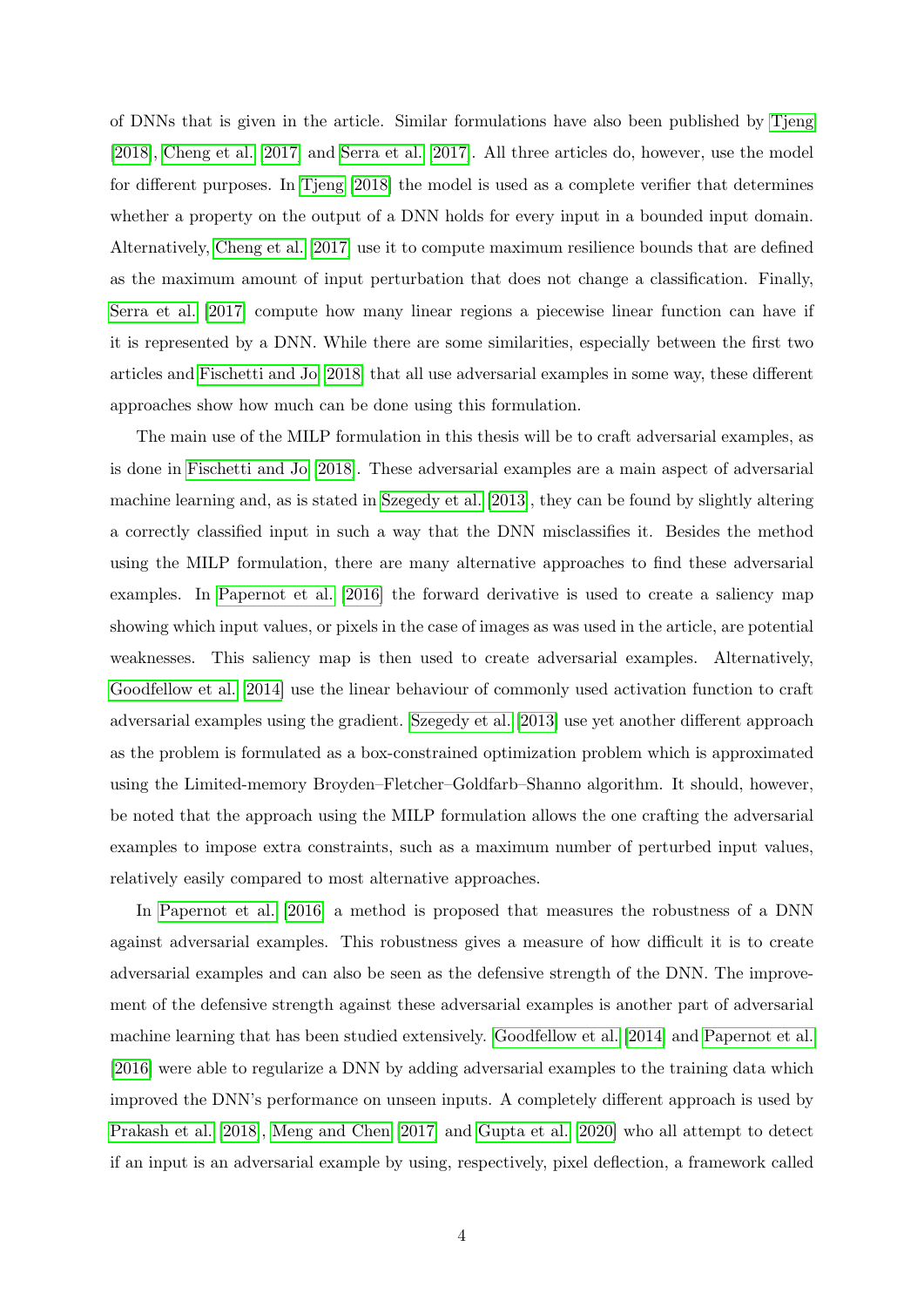MagNet and a genetic algorithm.

The relevance of this thesis mainly lies in the comparison between the retraining approach used in [Goodfellow et al.](#page-22-3) [\[2014\]](#page-22-3) and [Papernot et al.](#page-22-2) [\[2016\]](#page-22-2), and the two alternative approaches. Namely, the retraining approach that only uses adversarial examples as training data and the approach that uses the input perturbation. Especially the perturbation approach, that tries to improve the robustness of the DNN using the MILP formulation, could be interesting as this was not attempted in the other articles using the formulation. The research is mainly of scientific relevance in the field of adversarial machine learning as the three approaches to improve defensive strength against adversarial examples will be compared and evaluated.

## <span id="page-5-0"></span>3 Methodology

In this section the methods used to answer the research question are explained. These methods are then applied to the MNIST data set from [Lecun et al.](#page-22-4) [\[1998\]](#page-22-4) consisting of  $28 \times 28$  grayscale images of handwritten digits, as is done in [Fischetti and Jo](#page-22-0) [\[2018\]](#page-22-0). Each pixel in these images is represented by a grayscale intensity that is normalized to a value between zero and one with zero and one corresponding to black and white respectively.

The rest of this sections is structured as follows: First, in Section [3.1,](#page-5-1) a more detailed definition of a DNN is given. In Section [3.2](#page-6-0) the MILP formulation of DNNs from [Fischetti and](#page-22-0) [Jo](#page-22-0) [\[2018\]](#page-22-0), that will be used to replicate the results, is then repeated. Then the methods used to obtain the adversarial examples and the feature visualization in [Fischetti and Jo](#page-22-0) [\[2018\]](#page-22-0) are explained in Section [3.3.](#page-8-0) Finally, the proposed robustness improvement methods are presented in Section [3.4.](#page-9-0)

#### <span id="page-5-1"></span>3.1 Deep Neural Networks

DNNs are organized into several layers that consist of neurons. The number of these layers and neurons are what distinguish DNNs from regular Neural Networks, as DNNs consist of four or more layers. In this thesis the different layers of a DNN with  $K + 1$  layers are denoted by  $k \in L \cup \{0\}$  where  $L = \{1, ..., K\}$  is the set of layers and layer 0 and layer K correspond to the input and output layer of the DNN respectively. For every layer the neurons are denoted by  $j \in J_k$  where  $J_k = \{1, ..., n_k\}$  is the set of neurons in layer k and  $n_k$  is the number of neurons in that layer. The layers between the first and last one are called hidden layers and are the ones that the input is passed through in order to classify the input in the output layer. This classification is made using a transformation of the input by the different neurons in the hidden layers, that each take in the output from all neurons in the previous layer and compute a weighted sum.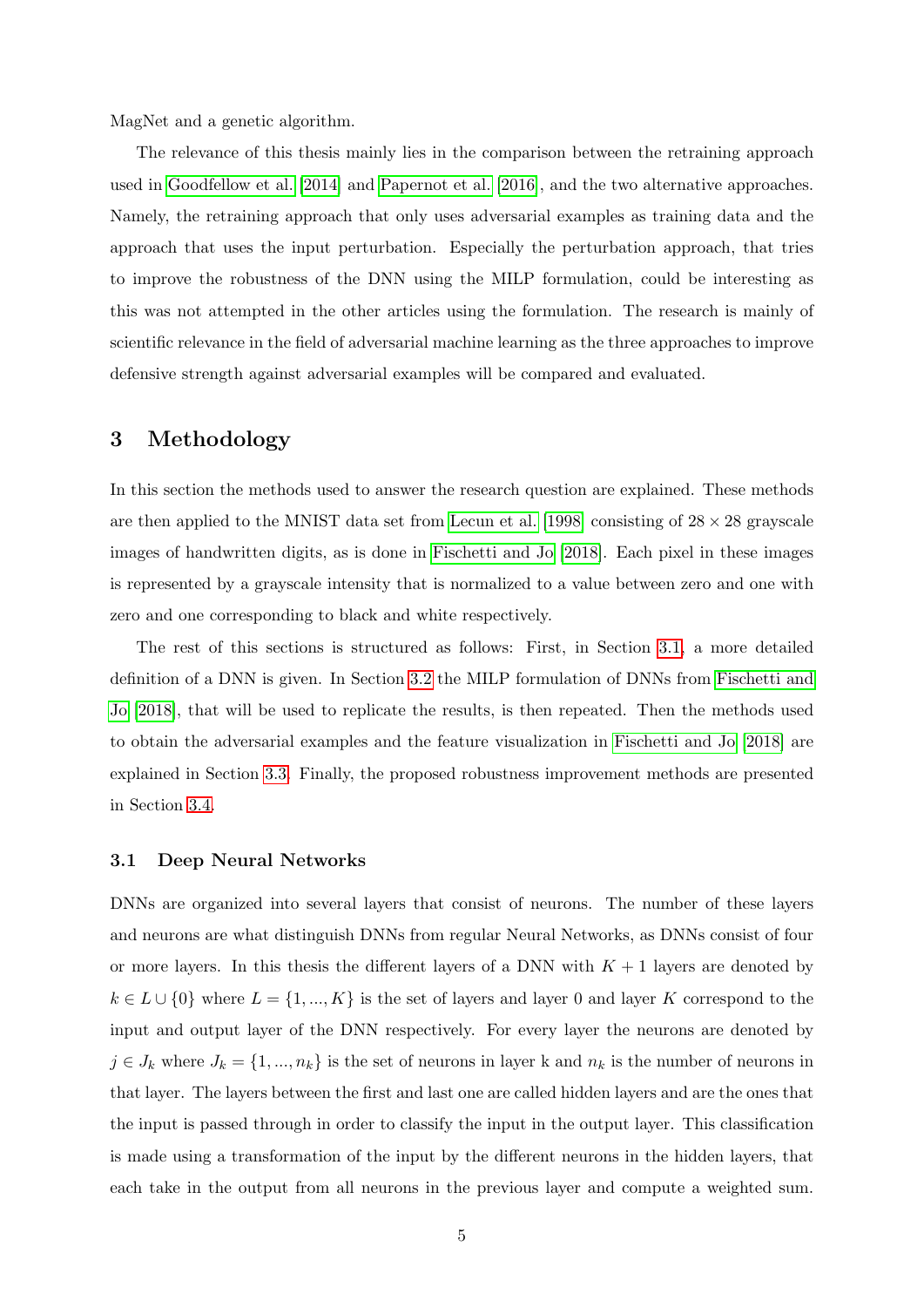Then a bias is added to this sum and a non-linear operator, called the activation function, is applied to the resulting value to get the output of the neuron. These activation functions are typically monotonic and differentiable, which is necessary for gradient-based training methods. In this thesis the Rectified Linear Unit(ReLU) operator is used, which outputs the maximum of its input and zero, but many alternative activation functions are available such as max pooling or the logistic sigmoid function. The output, also called the activation, of all neurons in a layer k is thus given as:

<span id="page-6-1"></span>
$$
x^{k} = \sigma(W^{k-1}x^{k-1} + b^{k-1})
$$
\n(1)

In [\(1\)](#page-6-1) the function  $\sigma(\cdot)$  is the activation function, which in this thesis is  $ReLU(\cdot)$ . The vector  $x^k$  consists of the output for the  $n_k$  neurons in layer k and  $W^{k-1}$  and  $b^{k-1}$  are, respectively, a matrix containing the weights and a vector containing the biases of layer  $k - 1$ . These weights and biases for the neurons are obtained through a training process that aims to find the weights and biases that maximize the number of correctly classified inputs, which can be done through various methods. In accordance with [Fischetti and Jo](#page-22-0) [\[2018\]](#page-22-0) this thesis uses a supervised training process, that is performed for 50 epochs, to train the DNN . In this context a supervised training process means the correct classification of the training data is known to the DNN during training.

To evaluate the model the same five DNNs, that are used in [Fischetti and Jo](#page-22-0) [\[2018\]](#page-22-0), are used. Table [1](#page-6-2) shows the number of neurons the hidden layers of these DNNs consist of.

<span id="page-6-2"></span>Table 1: Number of neurons in the hidden layers of the five DNNs used to evaluate the model

|                  |    |     | -3   |     | ъ. |  |
|------------------|----|-----|------|-----|----|--|
| DNN1             |    |     |      |     |    |  |
| DNN <sub>2</sub> |    |     | 8    |     |    |  |
| DNN <sub>3</sub> | 20 | 10  | 8    |     |    |  |
| DNN4             | 20 | 10  | 8    |     |    |  |
| DNN <sub>5</sub> | 20 | -20 | - 10 | -10 | 10 |  |

## <span id="page-6-0"></span>3.2 MILP formulation

Formulating the DNN as an MILP implies that the layers and the architecture of the DNN are linearized using binary variables. The first thing that has to be done to do this is to linearize the activation function which, in this case, is the ReLU operator. To do this, a more general version of [\(1\)](#page-6-1) is defined in [\(2\)](#page-6-3) which looks at the output of a single neuron.

<span id="page-6-3"></span>
$$
x = \sigma(w^T y + b) \tag{2}
$$

Here x and b are scalars while w and y are vectors and this can then be reformulated as:

$$
x - s = w^T y + b \quad , x \ge 0 \quad , s \ge 0 \tag{3}
$$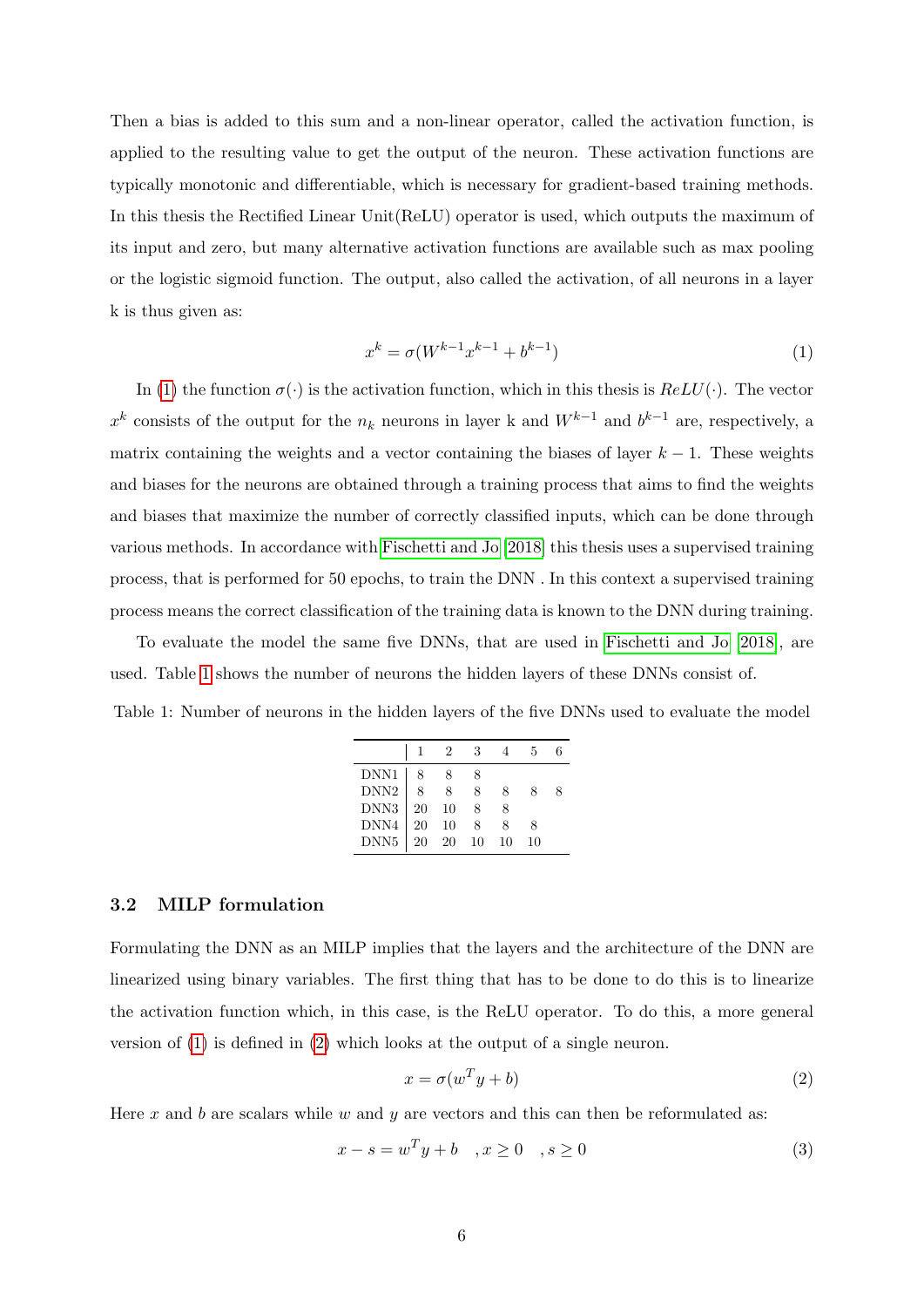In this equation the scalar s absorbs the negative part of the input of the ReLU operator. It is, however, quite clear that the solution to this equation is not unique as any scalar  $\delta$  can be added to both x and s, which would result in  $(x + \delta) - (s + \delta) = x - s$ . This can be prevented by ensuring that at least one of the two scalars is equal to zero, which can be done by adding the contraint  $xs = 0$ . To linearize this constraint a binary activation variable z has to be added that equals 1 if  $x = 0$  and 0 otherwise. This results in the following linear big-M constraints where the parameters  $M^+$  and  $M^-$  are finite nonnegative values that bound the input of the ReLU operator such that  $-M^- \leq w^T y + b \leq M^+$ :

$$
x \le M^+(1-z) \tag{4}
$$

$$
s \le M^- z \tag{5}
$$

$$
z \in \{0, 1\} \tag{6}
$$

Using these constraints the following MILP formulation for DNNs can be made:

maximize 
$$
\sum_{k \in L \cup \{0\}} \sum_{j \in J_k} c_j^k x_j^k + \sum_{k \in L \cup \{0\}} \sum_{j \in J_k} \gamma_j^k z_j^k
$$
 (7a)

subject to 
$$
\sum_{i \in J_{k-1}} w_{ij}^{k-1} x_i^{k-1} + b_j^{k-1} = x_j^k - s_j^k, \qquad k \in L, j \in J_k,
$$
 (7b)

<span id="page-7-1"></span><span id="page-7-0"></span>
$$
x_j^k \le M^+(1 - z_j^k) \quad , k \in L, j \in J_k,
$$
 (7c)

<span id="page-7-3"></span><span id="page-7-2"></span>
$$
s_j^k \le M^- z_j^k \qquad , k \in L, j \in J_k,
$$
\n(7d)

$$
lb_j^k \le x_j^k \le ub_j^k \qquad , k \in L \cup \{0\}, j \in J_k, \tag{7e}
$$

$$
\overline{lb}_j^k \le s_j^k \le \overline{ub}_j^k \qquad , k \in L, j \in J_k,
$$
\n(7f)

$$
x_j^k, s_j^k \ge 0 \qquad , k \in L, j \in J_k, \tag{7g}
$$

<span id="page-7-6"></span><span id="page-7-5"></span><span id="page-7-4"></span>
$$
j \in \mathbb{R} \qquad , j \in J_0,\tag{7h}
$$

$$
z_j^k \in \{0, 1\} \qquad , k \in L, j \in J_k \tag{7i}
$$

In this formulation the objective function [\(7a\)](#page-7-0) represents a general objective function that can be changed depending on the problem the model is used for. The costs  $c_j^k$  and  $\gamma_j^k$  are given parameters that are defined based on the problem to be solved. Constraints [\(7b\)](#page-7-1) - [\(7d\)](#page-7-2) ensure the output of every neuron is correct, i.e.  $x_j^k$  is equal to the output of the ReLU operator. To do this, the previously explained big-M constraints are used. Constraints [\(7e\)](#page-7-3) and [\(7f\)](#page-7-4) define bounds for the variables  $x_j^k$  and  $s_j^k$ . It should be noted that the input layer is included in [\(7e\)](#page-7-3) as this can be used to bound the input corresponding to their physical meaning, e.g for grayscale images one could bound the input values by zero and one as they represent the intensity of the pixels. For  $k \geq 1$  the bounds are defined as  $lb_j^k = \overline{lb}_j^k = 0$  and  $ub_j^k$ ,  $\overline{ub}_j^k \in \mathbb{R}_+ \cup \{+\infty\}$  for all neurons  $j \in \{1, \ldots n_k\}$ . Finally, [\(7g\)](#page-7-5)-[\(7i\)](#page-7-6) define the domains of the decision variables.

 $x_i^0$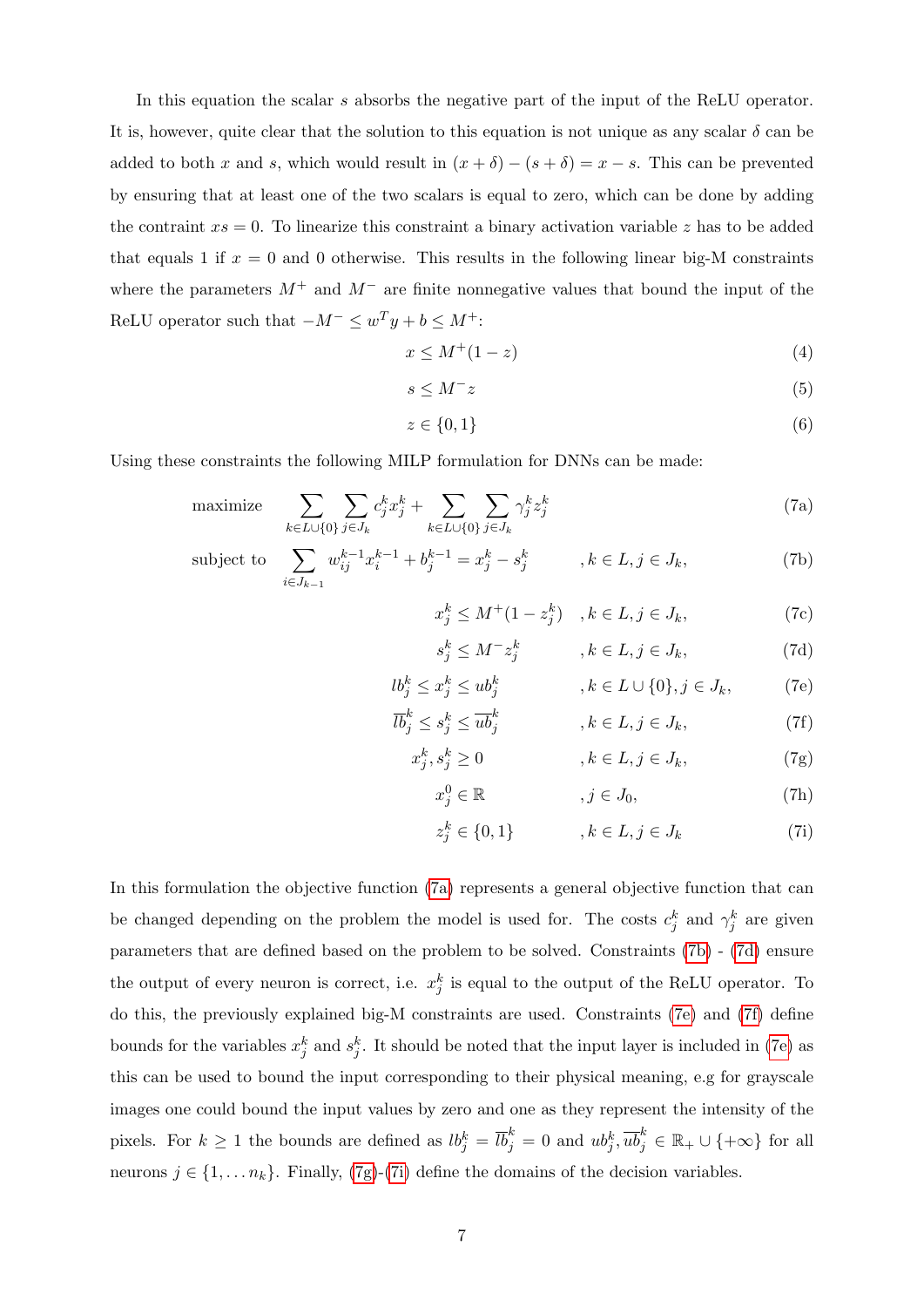As big-M constraints can make it hard to solve the model to optimality, [Belotti et al.](#page-22-12) [\[2016\]](#page-22-12) showed that tightening the bounds of the variables that are used in the big-M constraint can improve how solvable the model is. To this end [Fischetti and Jo](#page-22-0) [\[2018\]](#page-22-0) propose a bound tightening method as an alternative to the bounds automatically defined by MILP solvers. This method scans the layers of the DNN,  $k \in L = \{1, ..., K\}$ , in increasing order. For every neuron  $j \in J_k$  in the current layer the following steps are performed. First all constraints and variables related to the other neurons in the same layer and all neurons in any subsequent layers are removed. Then the resulting model is solved twice, optimizing  $x_j^k$  and  $s_j^k$  respectively. The resulting optimal values can then be used as upper bounds and the model using these bounds is called the improved model. Due to the acyclic nature of the DNN, these bounds can then be used to compute the bounds for the neurons in the following layer.

It should be noted that, for fixed weights and biases, the computed bounds do not rely on an input but on the lower and upper bounds of the input that are defined by the problem at hand. This means the bounds can be used for different instances of the problem and they do not need to be recalculated for every input. As solving these models might take a long time for larger DNNs, [Fischetti and Jo](#page-22-0) [\[2018\]](#page-22-0) also propose a weaker version of this bound tightening technique. This version imposes a time limit of one second on every bound computation and uses the best found upper bound at that time. These bounds are then used in the weaker improved model.

## <span id="page-8-0"></span>3.3 Feature visualization and adversarial examples

The MILP formulation in  $(7a)$  -  $(7i)$  can be used for feature visualization and to obtain adversarial examples. For feature visualization the objective is to maximize the activation,  $x_j^k$ , of one of the neurons. This is done for neurons in the output layer to obtain inputs that maximize the activation of the different classification neurons, as is done in [Fischetti and Jo](#page-22-0) [\[2018\]](#page-22-0).

To obtain adversarial examples, the same method is used as in [Fischetti and Jo](#page-22-0) [\[2018\]](#page-22-0). A correctly classified input image  $\tilde{x}^0$  is given with the digit  $\tilde{d}$  as its classification and a desired target classification is defined as  $d = (\tilde{d} + 5) \mod 10$ . E.g. an input correctly classified as 0 has to be defined as 5 and an input classified as 7 has to be classified as 2. It is assumed that the the structure and parameters of the DNN are known and that every pixel of the input can arbitrarily be changed. To classify the modified input as the target class it is imposed that the activation of the neuron corresponding to the target digit in the output layer is at least 20% larger than the activation of the other digits, by adding the following constraint to [\(7a\)](#page-7-0) - [\(7i\)](#page-7-6):

<span id="page-8-1"></span>
$$
x_{d+1}^K \ge 1.2x_{j+1}^K, \qquad j \in \{0, \dots, 9\} \setminus \{d\} \tag{8}
$$

A variable  $\delta_i$  is added that measures the deviation from the original image, since it is desirable to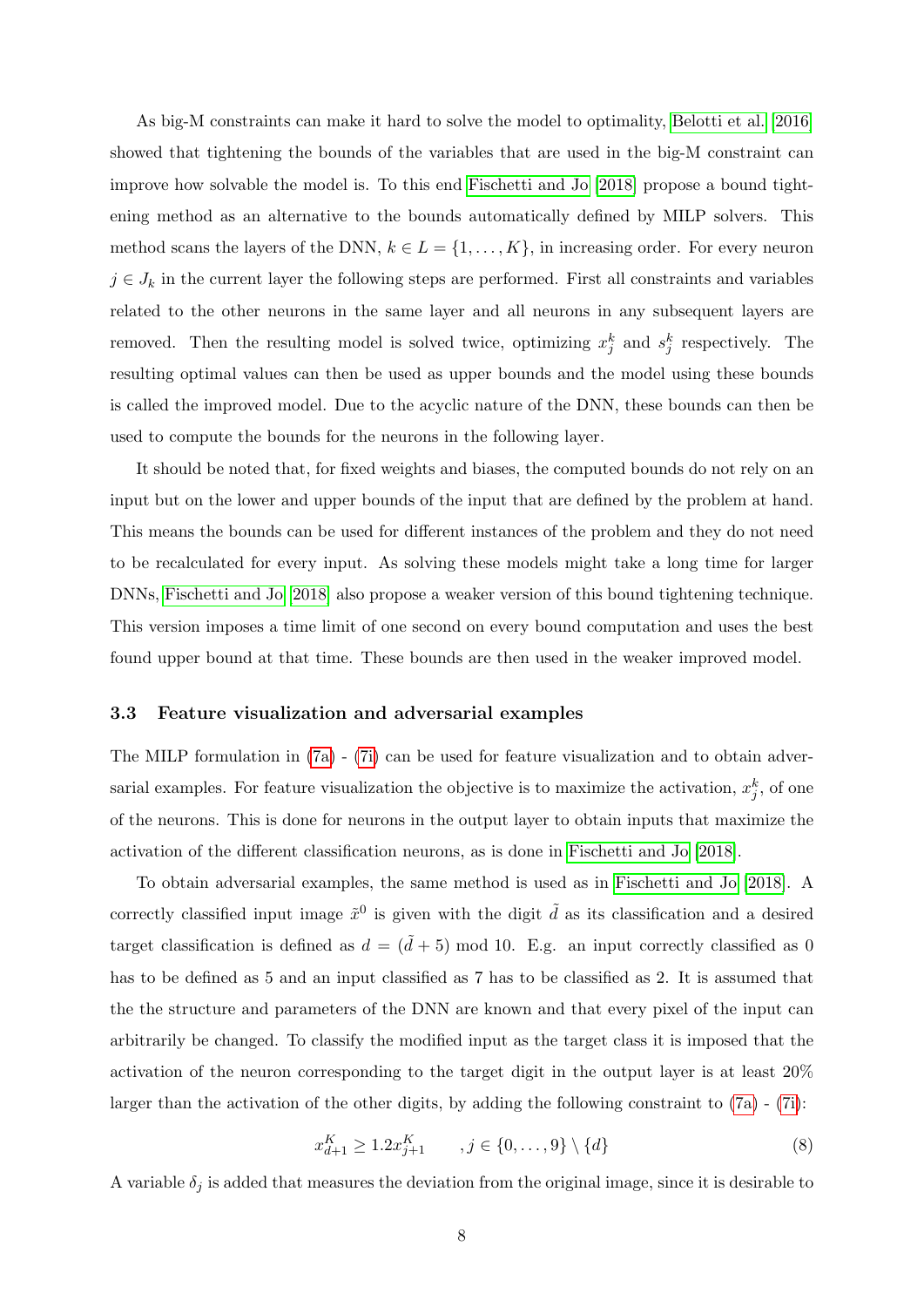reach the target classification while modifying the input as little as possible. The objective then becomes to minimize the sum of this deviation which results in the objective function  $\sum_{j\in J_0} \delta_j$ that replaces [\(7a\)](#page-7-0) in the model. In order to define  $\delta_j$  the following constraint needs to be added:

$$
-\delta_j \le x_j^0 - \tilde{x}_j^0 \le \delta_j \qquad , \delta_j \ge 0, j \in J_0 \tag{9}
$$

The constraint  $\delta_j < \Delta$ ,  $j \in J_0$ , can also be added to impose a maximum deviation,  $\Delta$ , from the original image  $\tilde{x}^0$ .

#### <span id="page-9-0"></span>3.4 Robustness improvement methods

In this subsection three approaches are given that all try to improve the robustness of the DNN. The first two approaches retrain the model using a set of adversarial examples, with a more in depth description of this process being given in Section [3.4.1.](#page-9-1) The third approach perturbs the input of the DNN in an attempt to reduce the importance of input values that could be weaknesses of the DNN. A more detailed description of this approach is given in Section [3.4.2.](#page-9-2) Finally, it is explained how the robustness of a DNN is evaluated in Section [3.4.3.](#page-13-0)

#### <span id="page-9-1"></span>3.4.1 Retraining DNN

One of the methods that can be used to improve the robustness of a DNN is to retrain the DNN using adversarial examples and the first two approaches are based on this method. The first approach adds a set of adversarial example to the initial training data and completely retrains the DNN which is why it is called the Complete Retraining(CR) approach. This approach is also used in [Goodfellow et al.](#page-22-3) [\[2014\]](#page-22-3) and [Papernot et al.](#page-22-2) [\[2016\]](#page-22-2) where it was shown that doing this can help regularize the DNN. This approach does, however, require the training data to be available and as this might not always be the case, an alternative approach was constructed.

This alternative approach retrains the DNN on the adversarial examples with the current weights and biases as the starting point. This starting point is used since most methods, used to train DNNs, are gradient descent algorithms, which means they will start by looking for solutions relatively close to the starting point. Thus, this approach could be seen as a gradient descent method with a warm start. In this approach the training data is not used during the retraining which is why it is called the Partial Retraining(PR) approach. It can, however, be evaluated if the original inputs, that the adversarial examples were created from, should be included or not.

#### <span id="page-9-2"></span>3.4.2 Input Perturbation

During the training process certain input values(pixels) can be made more important than they actually are, due to the overfitting that is incurred by the complexity of DNNs. This could cause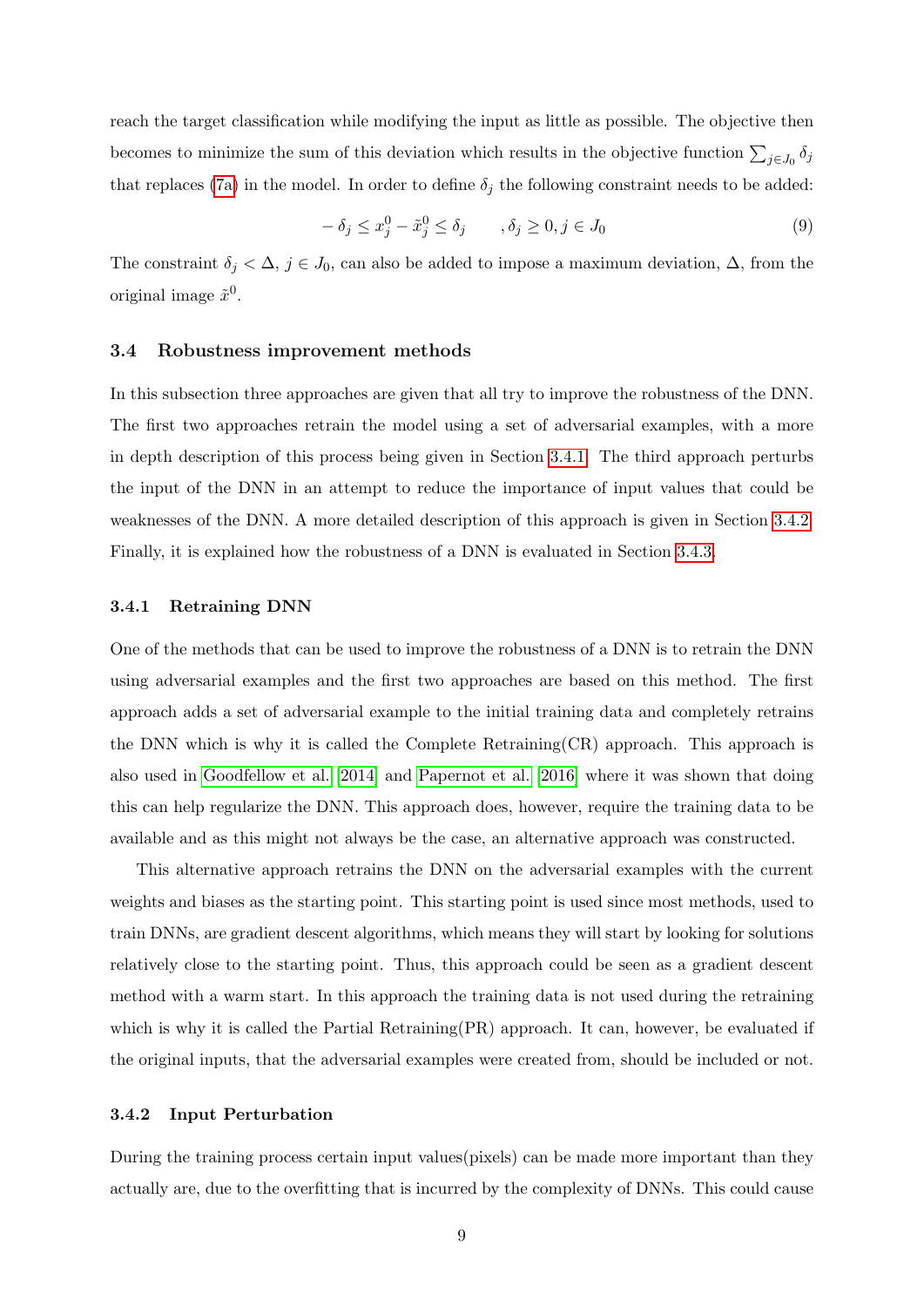the classification to change when one of these pixels is even slightly altered. A concrete example of this can be seen in Figure [4](#page-15-1) in Section [4.1,](#page-14-0) where it is shown that the classification can be changed from two to seven by changing a small number of pixels. The third approach proposed in this thesis aims to counteract this and is called the Input Perturbation(IP) approach.

This approach is inspired by the weight mask and the dropout operation proposed by [Song](#page-22-13) [et al.](#page-22-13) [\[2018\]](#page-22-13) that were used to create adversarial examples by detecting features that are important in the classification and either weighing them or leaving them out. This raised the question if there exists an operation that can act as an inverse to these operations. This operation would attempt to reduce the importance of input values that could be weaknesses of the DNN by perturbing the input. This operation is the foundation of the IP approach as this approach attempts to improve the robustness by finding a perturbation that could act as this operation.

The perturbation consists of a set of weights and a set of disturbances with every pixel in the input having a corresponding weight and disturbance. The intensity value of this pixel is then multiplied by the weight, after which the disturbance is added to it. The resulting value is then used as the input for the DNN. Since it is desirable to find a perturbation that is applicable to as many inputs as possible, the training data used to create the perturbation consists of multiple inputs. During this creation process weights and disturbances are found that maximize the number of correctly specified inputs in the training data. One way to implement this creation process is by modifying the MILP formulation given in Section [3.2.](#page-6-0)

The first change that needs to be made is to replace  $x_j^0$  with  $p_j \bar{x}_j + q_j$ , where  $p_j \in \mathbb{R}^+$  and  $q_j \in \mathbb{R}$  are, respectively, the weight and the disturbance factor of neuron j and  $\bar{x}_j$  is the intensity value of the  $i^{th}$  pixel of an image that is known. The weight and disturbance are unbounded since it might be necessary to make one of the pixels more important by inflating its value through a weight or disturbance greater than, respectively, one and zero. An index  $h \in H$  also needs to be added to every decision variable, where  $H$  is the training set containing multiple images. This h indicates which image the input is from and allows the model to be solved for multiple inputs, with  $d^h$  being the digit the input is an image of. Two new decision variables are also added to count the number of correctly classified inputs. The variable  $y^h$  corresponds to the maximum activation of the neurons in the output layer of the DNN for input h. Additionally, a binary variable  $t_j^h$  is added that is equal to 1 if input h is correctly classified as digit  $j-1$ , i.e. the activation of the j<sup>th</sup> neuron in the output layer is the largest and  $d^h = j - 1$ , and 0 otherwise. This is imposed by using the parameter  $\tau_j^h$  that is equal to 1 if  $j = d^h + 1$  and 0 otherwise. Finally, a parameter  $a_j^h$ ,  $j \in J_K$ ,  $h \in H$ , is added that is equal to 1 for  $j = d^h + 1$  and 1.2 otherwise. This parameter is used to ensure that the activation of the neuron corresponding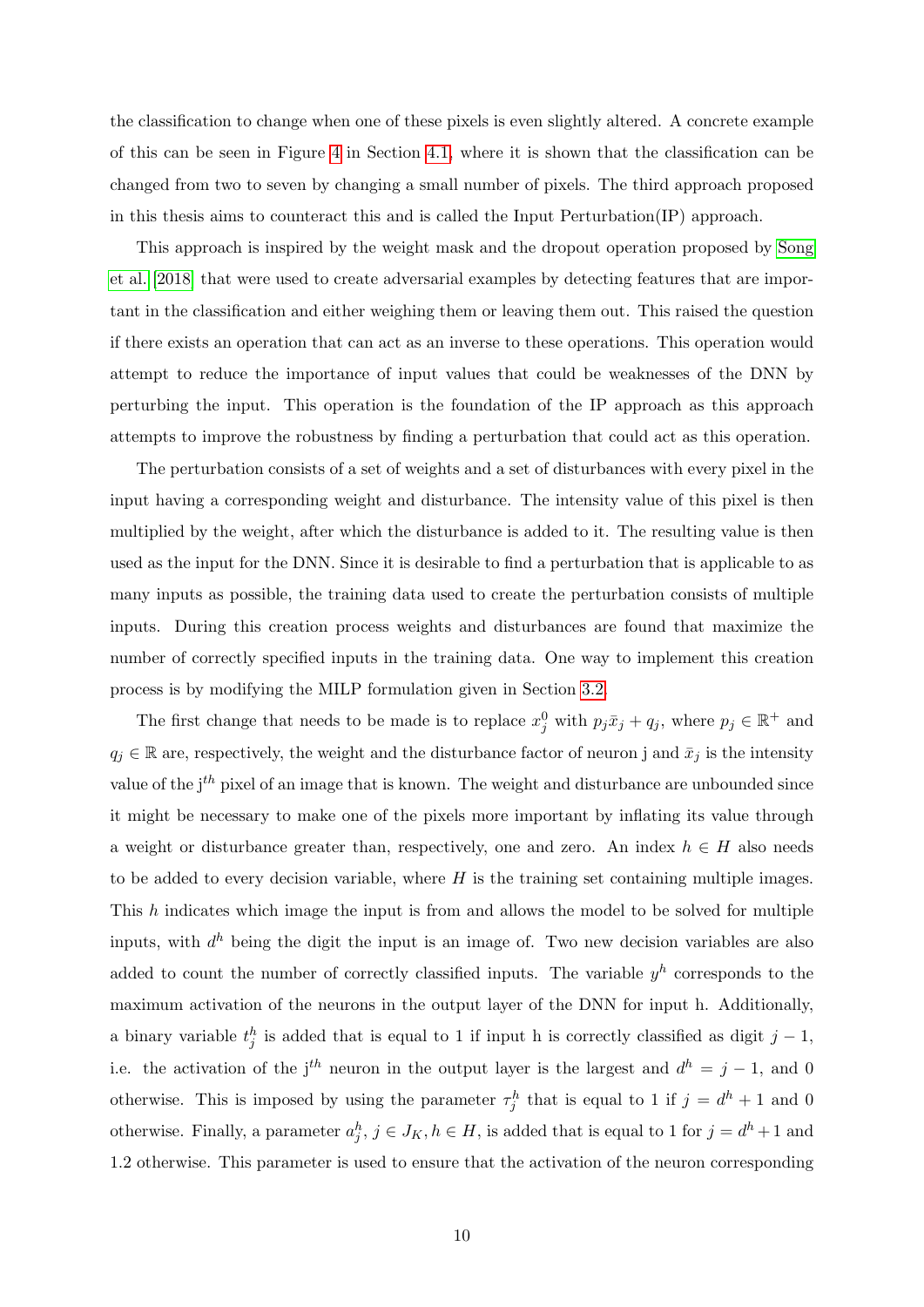to the correct classification is at least 20% larger than the activation of the other classifications, as is done when creating the adversarial examples. These modifications and additions result in the following model:

$$
\text{maximize} \quad \sum_{j \in J_{h,K}} \sum_{h \in H} t_j^h \tag{10a}
$$

 $h, h$ 

 $t_j^h \leq \tau_j^h$ 

subject to  $x$ 

$$
x_j^{h,0} = p_j \bar{x}_j^h + q_j, \qquad , h \in H, j \in J_0,
$$
\n
$$
k-1, h, k-1, h, k, h, k, l, \in H, j \in J, j \in J
$$
\n
$$
(10)
$$

$$
\hbox{subject to}\\
$$

$$
\sum_{i \in J_{h,k-1}} w_{ij}^{k-1} x_{ij}^{h,k-1} + b_j^{k-1} = x_j^{h,k} - s_j^{h,k} \qquad , h \in H, k \in L, j \in J_k,
$$
\n(10c)

<span id="page-11-2"></span><span id="page-11-1"></span><span id="page-11-0"></span>
$$
x_j^{h,k} \le M^+(1 - z_j^{h,k}) \quad , h \in H, k \in L, j \in J_k,
$$
 (10d)

$$
s_j^{h,k} \le M^{-} z_j^{h,k} \qquad , h \in H, k \in L, j \in J_k, \qquad (10e)
$$

$$
lb_j^{h,k} \le x_j^{h,k} \le ub_j^{h,k} \qquad , h \in H, k \in L \cup \{0\}, j \in J_k, \quad (10f)
$$
  

$$
\overline{lb}_j^{h,k} \le s_j^{h,k} \le \overline{ub}_j^{h,k} \qquad , h \in H, k \in L, j \in J_k, \quad (10g)
$$

$$
b_j^{n,k} \le s_j^{n,k} \le ub_j^{n,k} \qquad , h \in H, k \in L, j \in J_k,
$$
\n
$$
y^h \ge a_j^h x_j^{h,K} \qquad , h \in H, j \in J_K,
$$
\n(10h)

$$
y^{h} - M_{y}(1 - t_{j}^{h}) \leq x_{j}^{h,K} \qquad , h \in H, j \in J_{K}, \qquad (10i)
$$

$$
y^h \ge 0.01 \qquad \qquad , h \in H, \tag{10j}
$$

<span id="page-11-9"></span><span id="page-11-8"></span><span id="page-11-7"></span><span id="page-11-6"></span><span id="page-11-5"></span><span id="page-11-4"></span><span id="page-11-3"></span>
$$
,h\in H,j\in J_K,\qquad \qquad (10k)
$$

$$
x_j^{h,k}, s_j^{h,k}, y^h \ge 0 \t, h \in H, k \in L, j \in J_k,
$$
\n(101)

$$
x_j^{h,0} \in \mathbb{R} \qquad , h \in H, j \in J_0,
$$
 (10m)

$$
z_j^{h,k} \in \{0, 1\} \qquad , h \in H, k \in L, j \in J_k, \qquad (10n)
$$

$$
p_j \ge 0 \qquad , j \in J_0,\tag{100}
$$

$$
q_j \in \mathbb{R} \qquad , j \in J_0, \tag{10p}
$$

$$
t_j^h \in \{0, 1\} \qquad , h \in H, j \in J_K \qquad (10q)
$$

The objective function [\(10a\)](#page-11-0) maximizes the number of correctly classified samples. The con-straints [\(10b\)](#page-11-1) impose the previously stated replacement of  $x_j^0$  for all inputs h. Constraints [\(10c\)](#page-11-2) - [\(10g\)](#page-11-3) remain unchanged from the original MILP formulation. Constraints [\(10h\)](#page-11-4) and [\(10i\)](#page-11-5) impose that  $y^h$  is exactly the maximum value of the neurons in the output layer if the input is classified correctly and that it is at least 20% larger than the activation of the other classifi-cations. If this is the case, constraints [\(10i\)](#page-11-5) also set  $t_j^h$  to 1 indicating a correct classification, using the constant  $M_y$  that is an upper bound for the value of  $y^h$ . [\(10j\)](#page-11-6) puts a lower bound on the activation of the neuron corresponding to the correct classification of input  $h$  and ensures  $h$ is actually classified as  $d^h$ . Constraints [\(10k\)](#page-11-7) ensure  $t_j^h$  can only be set to 1 if input h is of class j. Finally, [\(10m\)](#page-11-8) - [\(10q\)](#page-11-9) are the domain constraints for the decision variables.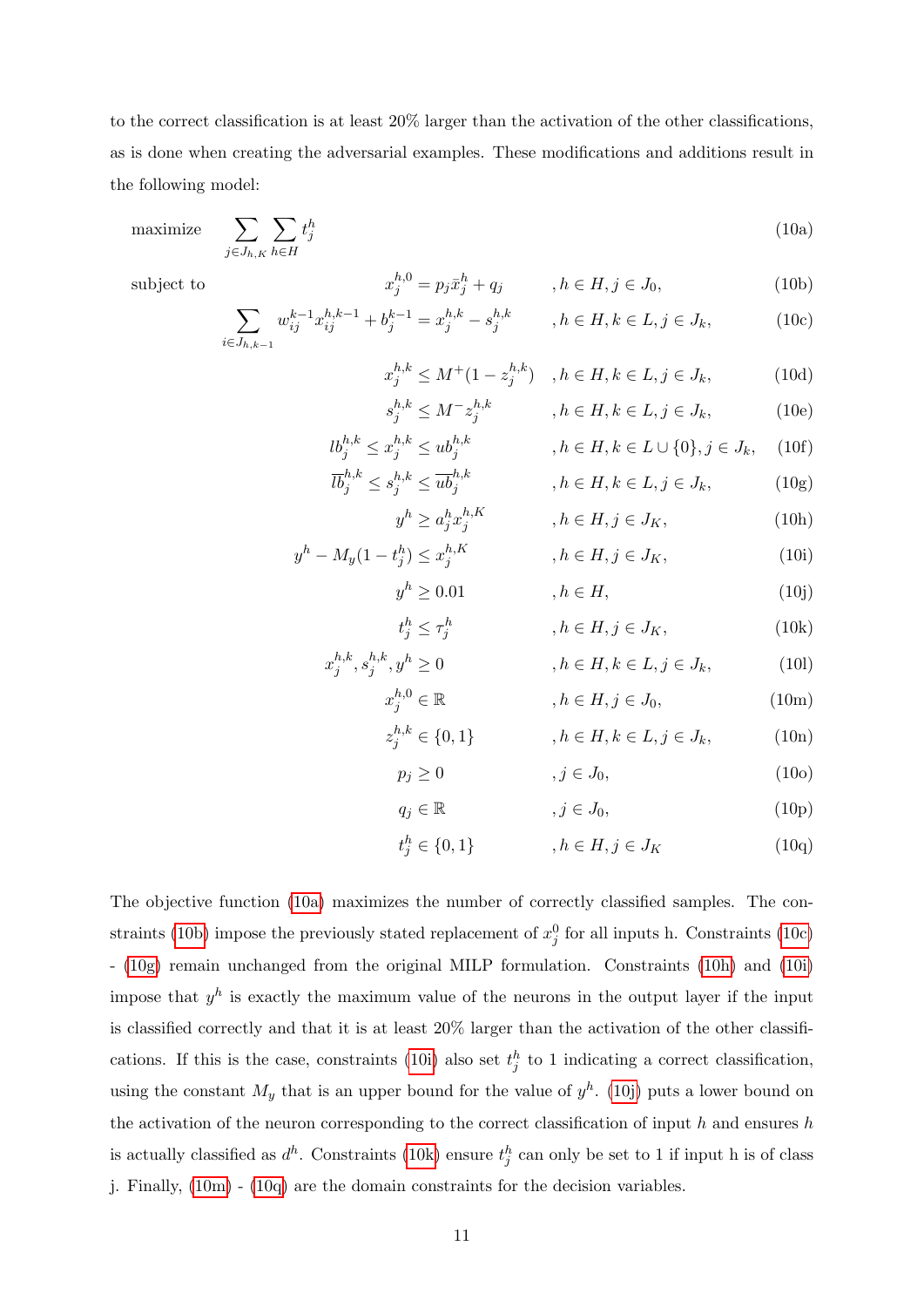These additions do, however, add additional big-M constraints to the formulation, which might have a negative effect on how solvable the model is and its performance. This could be avoided by reformulating the objective function such that big-M constraints are not necessary. However, these big-M constraints are not the only part of the model that makes it more complex than the model presented in Section [3.2.](#page-6-0) The inclusion of the h index and the added decision variables also add to the complexity, as the total number of decision variables increases. This increase can be reduced by leaving out the x variables corresponding to the input layer and directly performing the substitution from [\(10b\)](#page-11-1) in [\(10c\)](#page-11-2). Since the input layer contains the largest number of variables, this could drastically reduce the number of decision variables. While this could make the model easier to solve, it would still be more complex than the base model.

This approach can also be performed in two different ways: The first perturbation is found for all inputs, the General Perturbation(GP). This perturbation aims to find the general weaknesses of the DNN that affect the classification of all digits. However, due to the complexity of the model it might be quite hard to create this perturbation for a large set of training data.

For this reason, the second perturbation approach, the Conditional Perturbation(CP), consists of a perturbation for every possible classification. In this case an input would first be classified regularly, after which the perturbation corresponding to the resulting classification is used to perturb the input. This perturbed input is then classified again to test if the initial classification was correct, as is shown in Figure [2.](#page-13-2) To find the perturbations for the CP the training data can be separated based on their unperturbed classification. The model in [\(10a\)](#page-11-0) - [\(10q\)](#page-11-9) is then solved for all subsets of images to obtain the perturbation. This would allow for more training data to be used, since the data set is split up into subsets which could result in more weaknesses being found.

The process of creating these perturbations is shown in the flowchart in Figure [1.](#page-12-0) In this flowchart it can be seen that original images as well as adversarial examples are used to create the perturbations which is done in an attempt to maintain the correct classification of original images even when they are perturbed.

<span id="page-12-0"></span>

Figure 1: Flowchart showing the process used to create the perturbations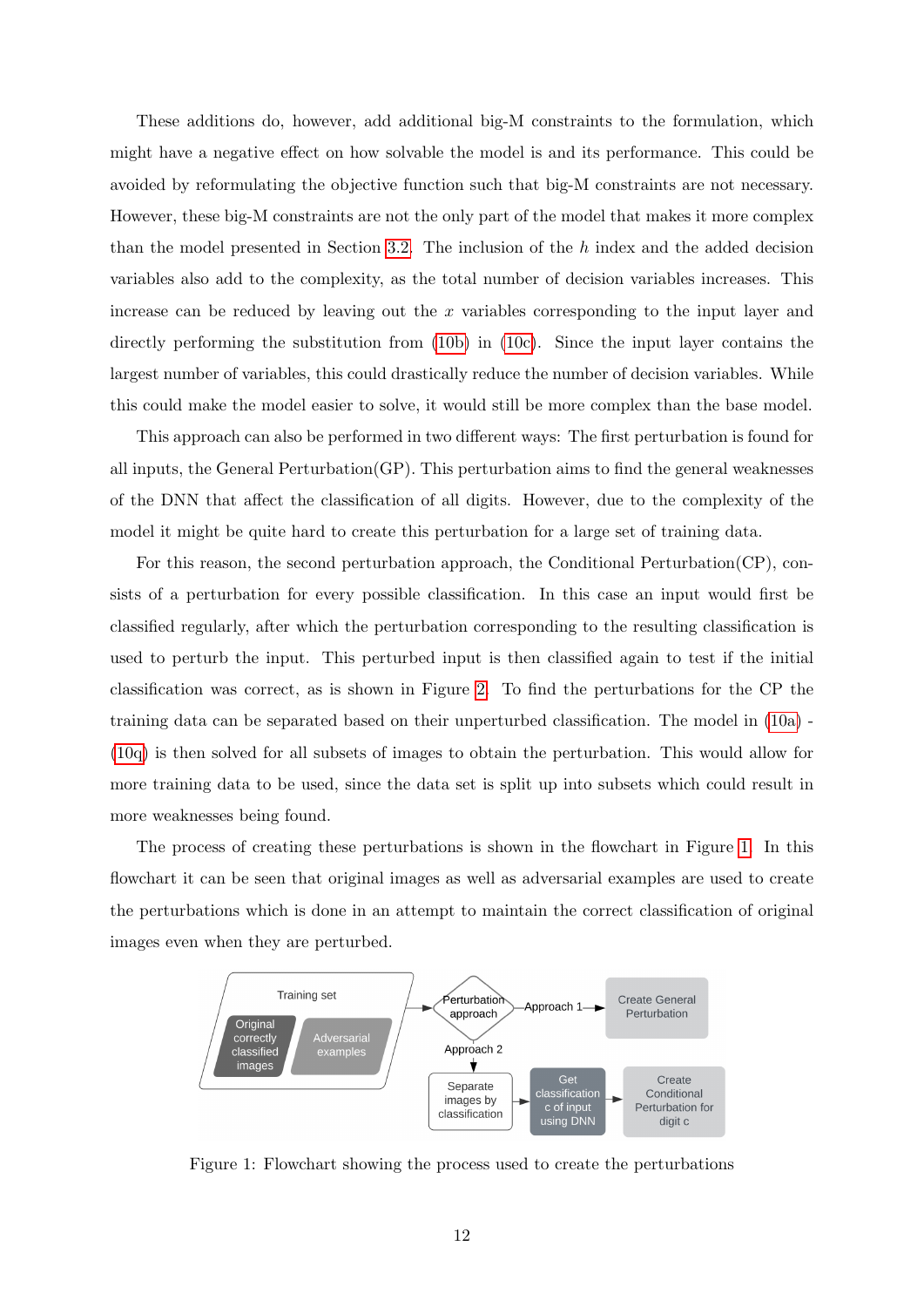#### <span id="page-13-0"></span>3.4.3 Evaluating robustness

In order to evaluate the performance of the three proposed approaches their robustness will be compared. This robustness is made up of two factors: the defensive strength against adversarial examples and the degree of overfitting. This comparison will be made both between the approaches and to a base case, where the initial weights and biases are used on an unperturbed input. Both factors will be evaluated using the accuracy on a set of test data where the percentage of correctly classified inputs will be measured. This data set consists of several adversarial examples as well as several images that are correctly classified by the original DNN. These unaltered images are used to measure if the proposed approaches have a negative effect on the classification of regular inputs. To test the reduction in overfitting, several images that are incorrectly classified by the DNN are also added to the test set, in order to test if the approaches cause these errors to be corrected. The flowchart in Figure [2](#page-13-2) illustrates how this test set is used for the two perturbation approaches. Another measure that will be taken into account measures the defensive strength against adversarial examples of a DNN by evaluating the number of pixels that is perturbed to create an adversarial example, the adversarial distance. To some extent this was also done by [Papernot et al.](#page-22-2) [\[2016\]](#page-22-2), however, they did not specifically use it as a measure of the defense against adversarial examples.

<span id="page-13-2"></span>

Figure 2: Flowchart showing the process used to test the accuracy of the perturbation approaches

## <span id="page-13-1"></span>4 Results

In this section the results, obtained using the methods described in Section [3,](#page-5-0) are reported. To evaluate the performance of these methods, they are applied to the five DNNs mentioned in Section [3.1,](#page-5-1) as is done in [Fischetti and Jo](#page-22-0) [\[2018\]](#page-22-0). These DNNs are trained using the Adam algorithm, proposed by [Kingma and Ba](#page-22-14) [\[2014\]](#page-22-14), from the Python library Keras[\[Chollet et al.,](#page-22-15) [2015\]](#page-22-15). For DNN1, DNN2 and DNN4 a test set accuracy between 92% and 95% was achieved, which is similar to the accuracy achieved in [Fischetti and Jo](#page-22-0) [\[2018\]](#page-22-0). However, for DNN3 and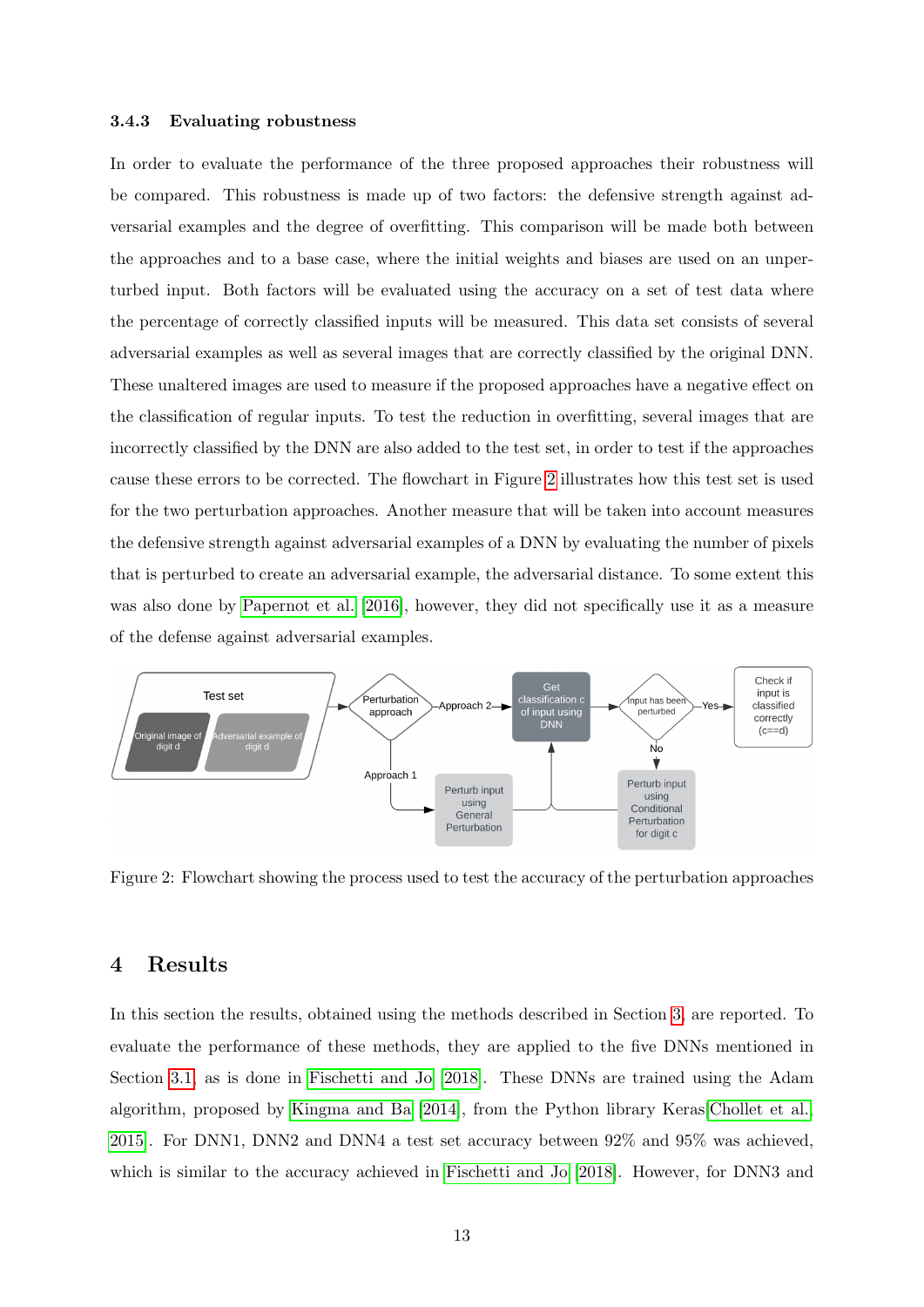DNN5 a lower accuracy of, respectively, 84% and 86% was obtained, which could affect the results. The results are obtained using the MILP solver IBM ILOG CPLEX 20.1.0[\[Cplex, 2020\]](#page-22-16) on a standard 4-core notebook equipped with a Intel I5 @ 1.6GHz and 8GB RAM.

In the rest of this section the results are presented starting with the results that are replicated from [Fischetti and Jo](#page-22-0) [\[2018\]](#page-22-0). In Section [4.1](#page-14-0) the feature visualization and the crafted adversarial examples are discussed, while Section [4.2](#page-15-0) contains a comparison of performance of the models discussed in Section [3.2.](#page-6-0) Afterwards, the performance of the robustness improvement methods, proposed in Section [3.4,](#page-9-0) are presented in [4.3.](#page-17-0)

## <span id="page-14-0"></span>4.1 Feature visualization and adversarial examples

As is done in [Fischetti and Jo](#page-22-0) [\[2018\]](#page-22-0), the method discussed in [3.3](#page-8-0) can be used for feature visualization and to create adversarial examples. Figure [3](#page-14-1) shows the input that maximizes the activation of the neuron in the output layer that corresponds to the classification of the digit two for DNN1. It can be seen that no visual pattern resembling the human perception of the digit two can be recognized in the figure, as was the case in [Fischetti and Jo](#page-22-0) [\[2018\]](#page-22-0).

<span id="page-14-1"></span>

Figure 3: Input that maximizes the activation of the classification neuron corresponding to the digit 2

Several adversarial examples obtained using the methods described in Section [3.3](#page-8-0) are shown in Figure [4.](#page-15-1) Figure [4a](#page-15-1) shows an unaltered image of the digit two that is correctly classified by DNN1 and Figure [4b](#page-15-1) shows the adversarial example for this image together with its classification, that is obtained using the MILP formulation. After analyzing the output layer of several adversarial examples it became apparent that it is possible for all the neurons in the output layer to have an output of zero which means the DNN is not able to classify the input. This is feasible since, as is mentioned in Section [3.3,](#page-8-0) the only constraint that is added to impose the target class is the constraint in [\(8\)](#page-8-1), which does not ensure that the output of the neuron corresponding to the target digit is strictly greater than zero.

To prevent this from occurring, a lower bound could be set for the output of the neuron corresponding to the target digit. For the adversarial example in Figure [4c](#page-15-1) this lower bound is set to 0.01 which results in the DNN classifying this example as a seven, as opposed to the example in Figure [4b](#page-15-1) that is not classified by the DNN. It is visible that the adversarial example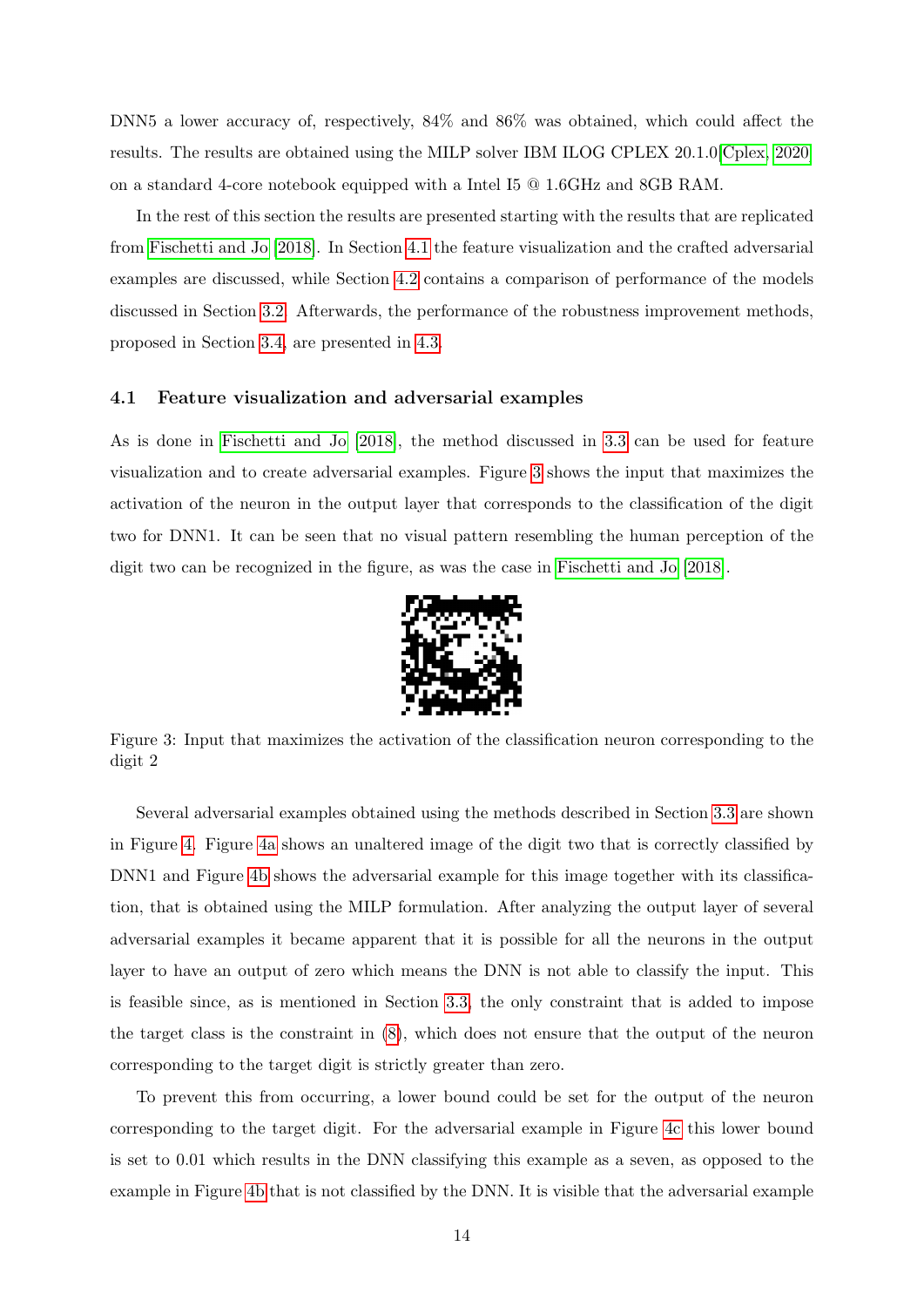with the lower bound requires more deviation than the one without this restriction. This shows that, in some cases, it is apparently cheaper to set all outputs in the output layer to zero than it is to impose the classification of the target class. Additionally, Figure [4d](#page-15-1) shows an adversarial example with an upper bound of 0.2 on the deviation, which was mentioned in Section [3.3](#page-8-0) as well. For the creation of this figure no lower bound was used, however, for the adversarial example in Figure [4e](#page-15-1) this lower bound was imposed.

<span id="page-15-1"></span>





(a) Classified as 2 (b) Not classified (c) Classified as 7



(d) Not classified( $\Delta = 0.2$ ) (e) Classified as  $7(\Delta = 0.2)$ 

Figure 4: Adversarial examples of handwritten digits with their classification

## <span id="page-15-0"></span>4.2 Performance

The performance of creating these adversarial examples using the MILP formulation is evaluated as well. In order to do this, for each of the five DNNs mentioned in Section [3.1,](#page-5-1) an adversarial example is created for 100 unique inputs that are correctly classified by the corresponding DNN. An average is then taken of these runs to obtain the statistics that are reported in this section. This is done for the base model and the two models with the tightened bounds described in Section [3.2.](#page-6-0) A time limit of 300 seconds is imposed for the creation of each individual adversarial example, as is done in [Fischetti and Jo](#page-22-0) [\[2018\]](#page-22-0).

Several performance measures for these three models are reported in Table [2.](#page-16-0) The "Solved" column shows the percentage of times the model could be optimally solved within the time limit. The "Gap" column represents the optimality gap between the best found feasible solution and the highest lower bound. The "Nodes" column corresponds to the number of branching nodes that were needed to solve the model. Additionally, the "Presolve" and the "Time" column represent the time it took to compute the tightened bounds and solve the model respectively. For the "Time" column the instances that exceeded the time limit are included in the average and the "Presolve" column is omitted for the base model as no tightened bounds are used.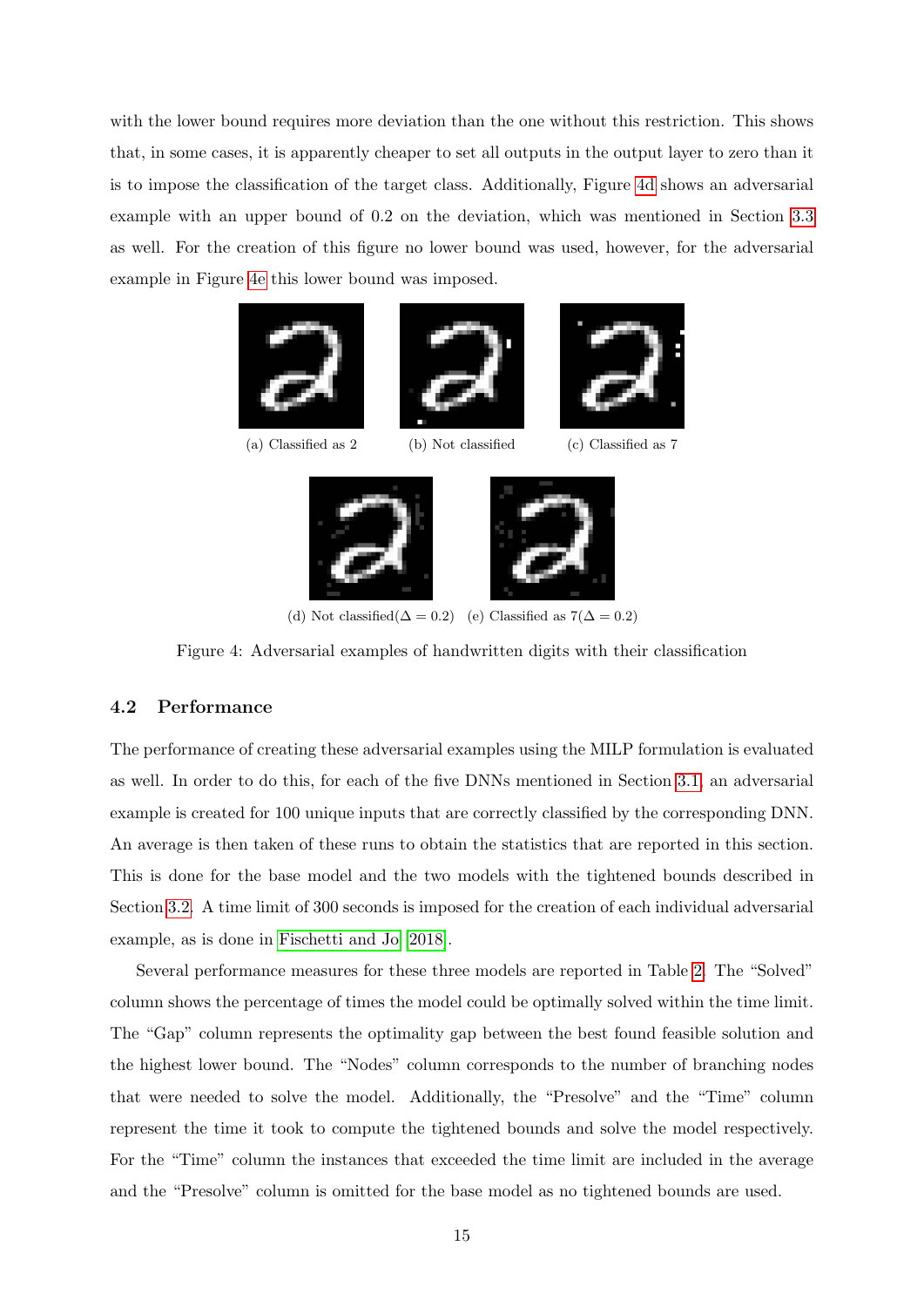<span id="page-16-0"></span>

|                  | Base model |               |         |        | Improved model |       |              |                            | Weaker improved model     |        |       |         |          |        |
|------------------|------------|---------------|---------|--------|----------------|-------|--------------|----------------------------|---------------------------|--------|-------|---------|----------|--------|
|                  | Solved     | Gap           | Nodes   | Time   | Solved         | Gap   | <b>Nodes</b> | Presolve                   | Time                      | Solved | Gap   | Nodes   | Presolve | Time   |
|                  | 76)        | $\frac{1}{2}$ |         | (s)    | '%`            | 70)   |              | $\left( \mathrm{s}\right)$ | $\left[ \text{s} \right]$ | (%`    | (%)   |         | (s)      | (s)    |
| DNN1             | 100        | 0.00          | 1868    | 0.75   | 100            | 0.00  | 895          | 6.00                       | 0.62                      | 100    | 0.00  | 895     | 5.94     | 0.66   |
| DNN <sub>2</sub> | 100        | 0.00          | 15 392  | 7.87   | 100            | 0.00  | 5626         | 12.93                      | 3.97                      | 100    | 0.00  | 5626    | 12.91    | 3.93   |
| DNN3             | 95         | 0.99          | 33 501  | 68.16  | 100            | 0.00  | 9 0 36       | 129.32                     | 14.28                     | 100    | 0.00  | 9 0 5 9 | 49.03    | 15.84  |
| DNN4             | 46         | 27.55         | 90 766  | 209.06 | 96             | 0.85  | 30 195       | 325.93                     | 67.16                     | 99     | 0.35  | 28 644  | 71.11    | 65.71  |
| DNN5             | 15         | 66.36         | 185 604 | 280.19 | 55             | 19.39 | 97<br>401    | 543.04                     | 192.69                    | 58     | 17.84 | 104 993 | 81.60    | 186.38 |

Table 2: Performance of the three models for the five DNNs

It can be seen in the table that the MILP can be solved for the two smaller DNNs quite efficiently, as the model could be solved to optimality for all adversarial examples for all models. For the three largest DNNs the improved model can be solved to optimality within the time limit in more cases than the base model, which is in line with the results from [Fischetti and](#page-22-0) [Jo](#page-22-0) [\[2018\]](#page-22-0). This is especially clear for DNN4 and DNN5, as the percentage of optimally solved instances increases by 20% and 40% respectively. Additionally, it can be seen that the running time decreases quite substantially for all five DNNs when comparing the improved and weaker improved model to the base model. Besides the running time, the average optimality gap and the number of nodes also decrease drastically. It can even be seen that these values are more than halved when using the improved model opposed to the base model.

Additionally, the weaker improved model appears to perform just as well, if not better, than the improved model. In Table [2](#page-16-0) it can be seen that the weaker improved model even slightly outperforms the improved model for the two largest DNNs, as the percentage of optimally solved instances increases slightly. Average running time, optimality gap and number of nodes all decrease to some degree as well, even though the bounds are not as tight. This slight increase in performance could, however, be caused by the randomness in the branching decisions of CPLEX as the difference between the two models is not very large.

As is done in [Fischetti and Jo](#page-22-0) [\[2018\]](#page-22-0), this test is also performed with a tolerated optimality gap of 1%, which means the algorithm is terminated when this gap is reached. The same performance measures that are shown in Table [2,](#page-16-0) are presented for the case with this tolerated gap in Table [3.](#page-17-2) It can again be seen that the performance is increased quite significantly when using the improved or weaker improved model. It is also interesting to see that the improved model outperforms the weaker improved model for DNN4 in this case, in contrary to the results in Table [2.](#page-16-0) This supports the earlier stated assumption that the difference between these model might be caused by randomness. Another interesting observation that can be made is that the number of optimally solved instances is higher without the optimality gap for the weaker improved model for DNN4 and the improved model for DNN5. A possible explanation for this could be the randomness in the running time, as it might be possible that there are several instances that are solved very close to the time limit of 300 seconds.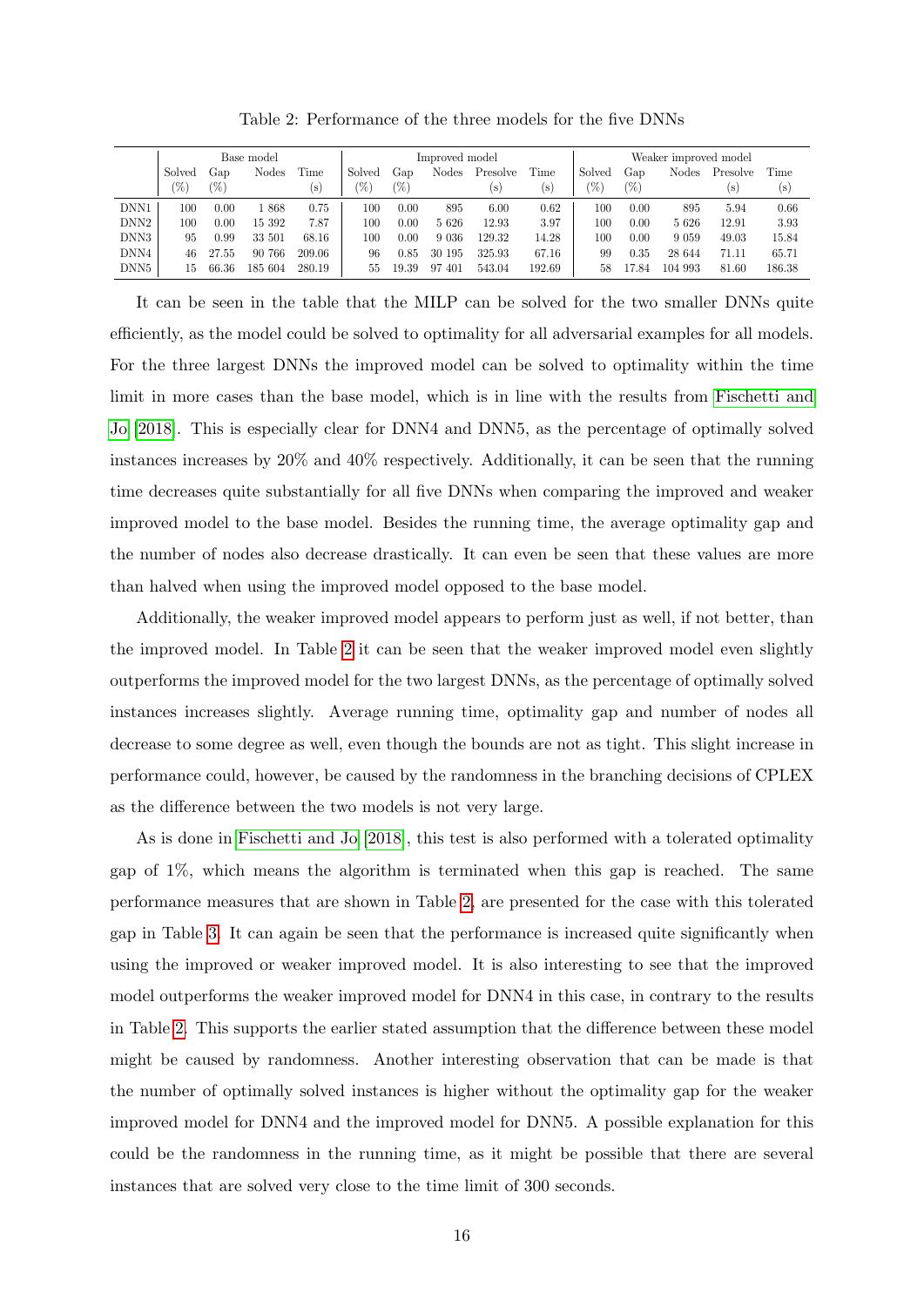|                  |        |       |            |        | Improved model |       |              |          |        |                       |       |         |          |        |
|------------------|--------|-------|------------|--------|----------------|-------|--------------|----------|--------|-----------------------|-------|---------|----------|--------|
|                  |        |       | Base model |        |                |       |              |          |        | Weaker improved model |       |         |          |        |
|                  | Solved | Gap   | Nodes      | Time   | Solved         | Gap   | <b>Nodes</b> | Presolve | Time   | Solved                | Gap   | Nodes   | Presolve | Time   |
|                  | 76)    | 70)   |            | (s)    | 70.            | (%)   |              | (s)      | (s)    | '%)                   | (%)   |         | s        | (s)    |
| DNN1             | 100    | 0.55  | 1859       | 0.76   | 100            | 0.53  | 900          | 6.25     | 0.67   | 100                   | 0.53  | 900     | 5.97     | 0.65   |
| DNN <sub>2</sub> | 100    | 0.80  | 16 551     | 7.68   | 100            | 0.82  | 5 5 5 4      | 12.85    | 3.82   | 100                   | 0.82  | 5 5 5 4 | 13.08    | 3.81   |
| DNN3             | 96     | .78   | 41 190     | 67.70  | 100            | 0.83  | 7 3 7 6      | 129.87   | 14.31  | 100                   | 0.82  | 7715    | 48.95    | 14.82  |
| DNN4             | 46     | 28.92 | 115 874    | 211.17 | 97             | . 63  | 29 033       | 323.36   | 66.45  | 96                    | 2.31  | 33 910  | 71.36    | 67.12  |
| DNN5             | 16     | 65.25 | 198 940    | 274.39 | 54             | 18.93 | 101 210      | 544.96   | 189.19 | 59                    | 16.34 | 100 052 | 83.10    | 186.73 |

<span id="page-17-2"></span>Table 3: Performance of the three models for the five DNNs with a tolerable optimality gap of 1%

#### <span id="page-17-0"></span>4.3 Robustness improvement

In the following subsection the results of the robustness improvement methods, proposed in Section [3.4,](#page-9-0) are presented. However, due to time constraints these results are only presented for DNN1. For the training of these methods a training set of 450 adversarial examples is used consisting of all possible source-target pairs as well as the 50 original, correctly classified images that these examples were created from. In order to test the accuracy, a test set of 900 adversarial images, 900 original, correctly classified images and 200 original, incorrectly classified images is used. First these data sets are used to evaluate the retraining approaches in Section [4.3.1.](#page-17-1) Afterwards, a similar evaluation is presented for the input perturbation method in Section [4.3.2.](#page-18-0) Finally, in Section [4.3.3](#page-19-0) a comparison is made between the three methods.

## <span id="page-17-1"></span>4.3.1 Retraining approaches

In Table [4](#page-18-1) the test set accuracy that is obtained when applying the retraining methods is presented. For the Complete Retraining(CR) approach only the 450 adversarial examples from the training set are added to the training set that was used to originally train the DNN, since it already contains original images. However, as was mentioned in Section [3.4.1,](#page-9-1) the Partial Retraining(PR) approach is performed using a training set of either only adversarial examples or both adversarial examples and original images. For the CR approach 50 epochs are used, as is done during the original training process. However, for the PR approach 10 epochs are used since the training set is smaller for this approach. In the table the accuracy is split up into the accuracy that is obtained when testing on the adversarial examples in the test set and the accuracy of tests on the original, correctly and incorrectly classified images.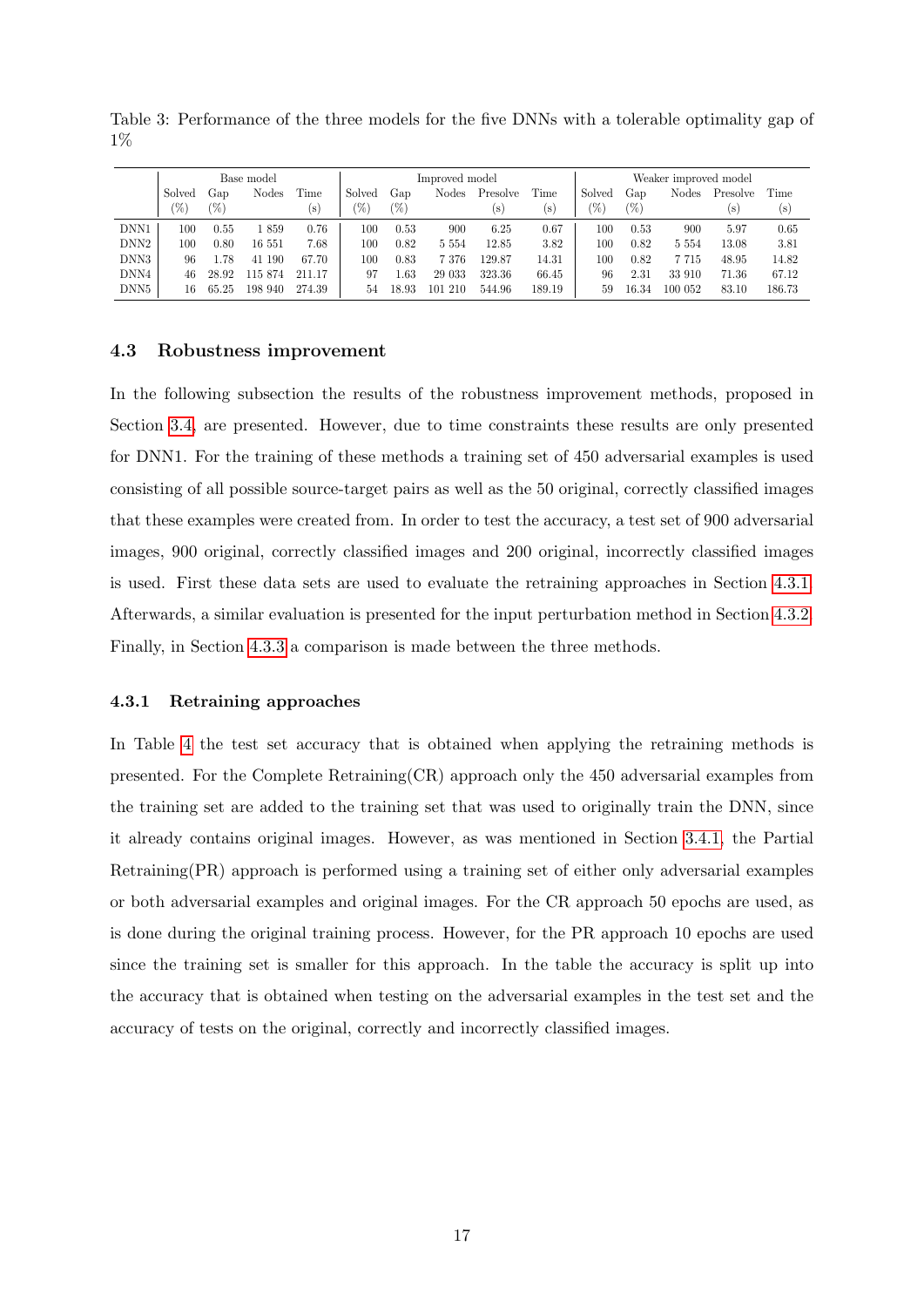<span id="page-18-1"></span>

|                               | Adv. exmpls.<br>accuracy $(\%)$ | Original image<br>$\arctan(y(\%)$ | Original incorrect<br>accuracy $(\%)$ | Overall<br>accuracy $(\%)$ |
|-------------------------------|---------------------------------|-----------------------------------|---------------------------------------|----------------------------|
| Complete Retraining           | 90.78                           | 96.67                             | 33.50                                 | 87.70                      |
| Partial Retraining:           |                                 |                                   |                                       |                            |
| - Only adv. exmpls.           | 77.33                           | 97.78                             | 10.00                                 | 79.80                      |
| $-$ Adv. exmpls. $+$ original | 79.11                           | 98.11                             | 10.00                                 | 80.75                      |

Table 4: Test set accuracy of retraining approaches

In the table it can be seen that both approaches perform quite well on the adversarial examples. The table also shows that the accuracy on original images is not affected significantly, as both approaches have an accuracy above 96% on these images. It can also be seen that several images that were incorrectly classified by the original DNN are now correctly classified, which suggests that the retraining process might have slightly reduced overfitting. The CR approach does appear to perform the best among the three methods, but it is interesting to see that the PR approach results in a slightly higher accuracy on the original images, even when the DNN is only retrained on adversarial examples. Among the two versions of the PR approach, the approach with the original images seems to be slightly better, although the difference is small.

#### <span id="page-18-0"></span>4.3.2 Input perturbation

While implementing the Input Perturbation(IP) approach it became apparent that the model could only be solved for a maximum of around 30 images, as the running time would increase quite drastically when using a larger set of training data. Because of this the General Perturbation(GP) was performed using 20 adversarial examples and 10 original images. While choosing these images it was ensured at least one image of every classification was added. For the Conditional Perturbation(CP), 18 adversarial examples and 5 original images were used as training data for the creation of the perturbation of each individual digit  $c = 0, \ldots, 9$ . The adversarial examples were selected such that  $c$  was the target classification and every other digit was the source for two of the examples. Additionally, to reduce running time the bound tightening method from the improved model is used, however, since the input can also be negative after perturbation the interval of the input values was defined as [-1,1]. Several test runs were also performed using wider intervals, however, this resulted in significantly longer running times which is why this interval was chosen.

Table [5](#page-19-1) shows the accuracy on the test set when the two IP approaches are applied on the original DNN. This accuracy is presented in the same way as it is done in Table [4,](#page-18-1) with the running time needed to create the perturbation being added. For the CP this running time is the total time needed to create all 10 perturbations corresponding to the different classifications. Additionally, a variation on the perturbation approach is added that attempts to minimize the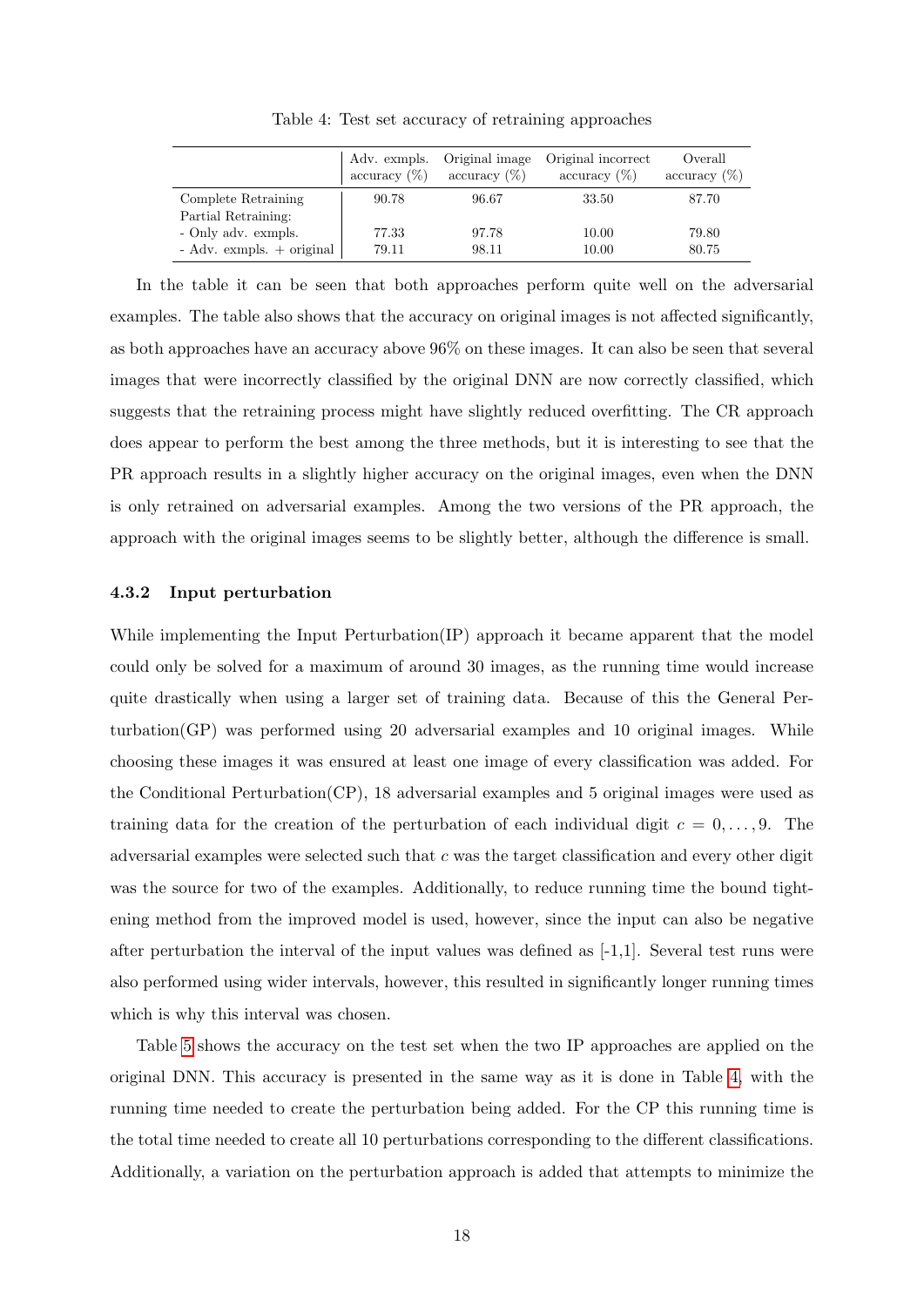distance between the original and the perturbed input while still maximizing the number of correctly classified images. In order to do this, the absolute sum of the distance between the weights and one  $(\sum_{j\in J_0} |p_j - 1|)$  and the disturbance and zero  $(\sum_{j\in J_0} |q_j|)$  is subtracted from the objective. This sum is first multiplied by 0.001 to ensure that the correct classification of images is still prioritised. These sums are shown in the table as well, with the sums for the CP being the average over the 10 perturbations.

<span id="page-19-1"></span>

|                          | $\arctan\left(\frac{\%}{6}\right)$ | Adv. exmpls. Original image<br>$\arctan\left(\frac{\%}{6}\right)$ | Original incorrect<br>$\arctan\left(\frac{\%}{6}\right)$ | Overall<br>$\arctan\left(\frac{\%}{6}\right)$ | Time (s)  | $\sum_{i \in J_0}  p_j - 1 $ | $\sum_{j\in J_0} q_j $ |
|--------------------------|------------------------------------|-------------------------------------------------------------------|----------------------------------------------------------|-----------------------------------------------|-----------|------------------------------|------------------------|
| General Perturbation     | 19.44                              | 21.33                                                             | 13.50                                                    | 19.70                                         | 273.92    | $8.54 \times 10^{10}$        | $1.68 \times 10^{12}$  |
| - Min. distance          | 51.89                              | 98.78                                                             | 8.50                                                     | 68.65                                         | 14 152.32 | 2.66                         | 0.36                   |
| Conditional Perturbation | 7.89                               | 27.56                                                             | 8.00                                                     | 16.75                                         | 11 123.02 | $1.08 \times 10^{6}$         | $1.68 \times 10^{12}$  |

Table 5: Test set accuracy of perturbation approaches

The table shows that, while the perturbations help in correctly classifying several adversarial examples, the accuracy on original images decreases quite drastically when applying both IP approaches. It appears that the GP performs better than the CP as the overall accuracy is higher and the running time is lower in this case. Due to time constraints the minimum distance variation was therefore only applied to the GP. It can be seen that the absolute sum of the distance is reduced drastically when applying this variation and that it results in a significant improvement, as the accuracy on all sets, except on the original, incorrectly classified images, more than doubles. This could be an indication that the perturbation is overfit on the training data if the distance is not minimized, which is why the test set accuracy is a lot lower. This is supported by the fact that the sum of the distance is also relatively high for the CP, which achieves a low accuracy as well. However, the increase in accuracy when imposing the minimum distance does come with a significant increase in running time, as creating the minimum distance perturbation takes more than 50 times longer than creating the regular GP. It is also interesting to see that the running time for the creation of the 10 perturbations for the CP is significantly higher than 10 times the running time for the GP. A possible reason for this could be that the CP has to analyze weaknesses more in depth, since more adversarial examples of each specific digit are used that can each show different weaknesses.

#### <span id="page-19-0"></span>4.3.3 Comparison

In Table [6](#page-20-1) a comparison is made between the best variations of the three proposed approaches and the original DNN without input perturbation. For the PR approach the variant with the original images in the training set is used and for the IP approach the minimum distance variation of the GP is used. The same accuracy measures are presented as in the previous tables, however, an extra measure is added, namely the adversarial distance. This distance is obtained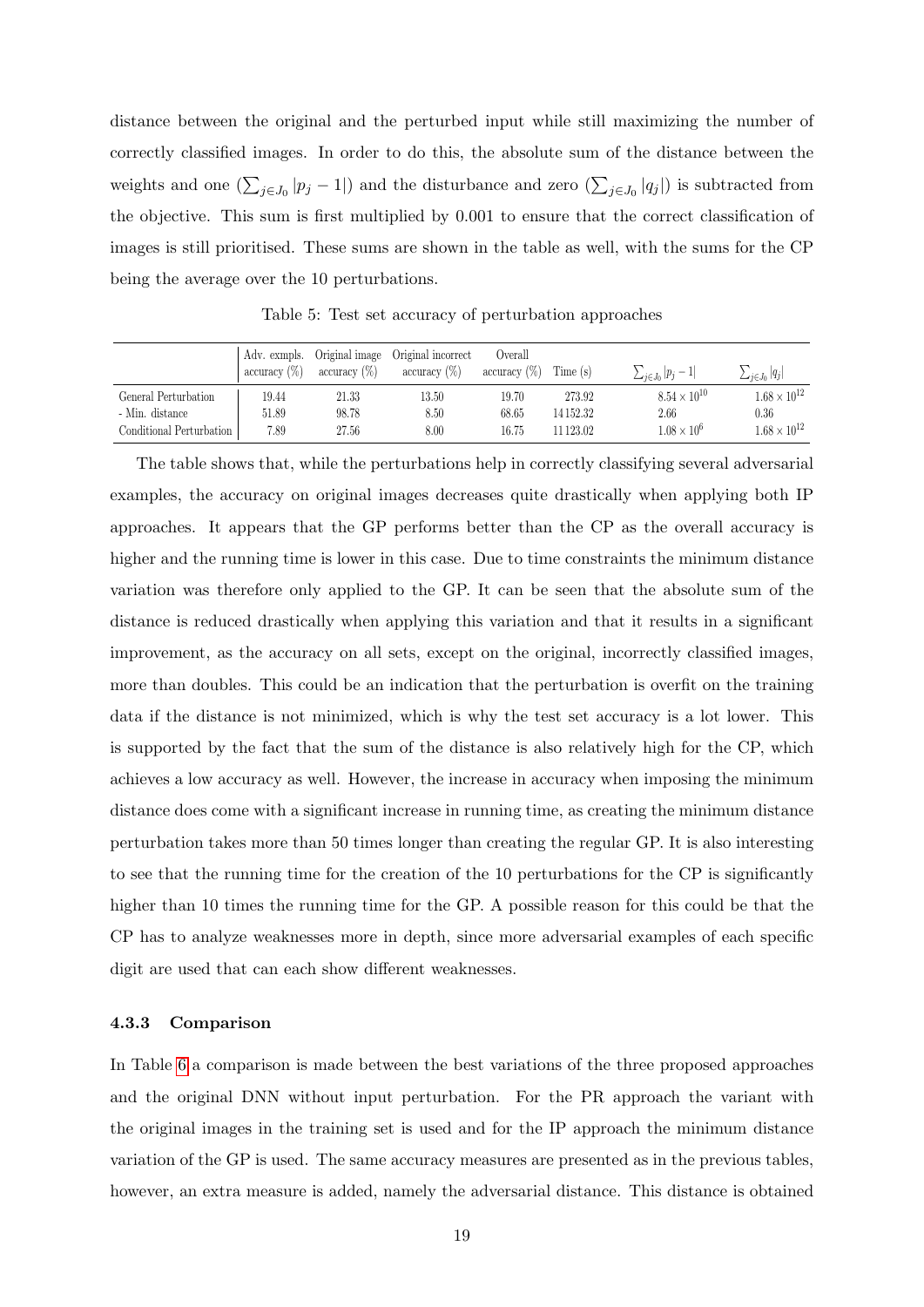by creating an adversarial example of 100 original images that are correctly classified by all approaches. An average is then taken of the distance that is needed to create these examples. More details on the creation of these examples can be found in Appendix [B.](#page-24-0)

<span id="page-20-1"></span>

|                                    | Adv. exmpls.<br>$\arctan\left(\frac{\%}{6}\right)$ | Original image<br>$\arctan(y(\%)$ | Original incorrect<br>$\arctan(y(\%)$ | Overall<br>$\arctan(y(\%)$ | Adv. distance |
|------------------------------------|----------------------------------------------------|-----------------------------------|---------------------------------------|----------------------------|---------------|
| Original DNN                       | 0.00                                               | 100.00                            | 0.00                                  | 45.00                      | 2.04          |
| Complete Retraining $\overline{a}$ | 90.78                                              | 96.67                             | 33.50                                 | 87.70                      | 2.01          |
| Partial Retraining                 | 79.11                                              | 98.11                             | 10.00                                 | 80.75                      | 2.65          |
| Input Perturbation                 | 51.89                                              | 98.78                             | 8.50                                  | 68.65                      | 2.17          |

Table 6: Comparison of the three proposed approaches and the original DNN

In the table it can be seen that all three approaches improve the overall accuracy compared to the original DNN. Additionally, the table shows that the CR approach achieves the best accuracy, however, the PR approach is not much worse. While the IP approach shows an improvement over the original DNN it still does not perform quite as well as the two retraining methods. It also seems that the three approaches reduce the overfitting to some extent as they all succeed in classifying several originally incorrectly classified images, with the CR approach being especially successful in this aspect. An interesting observation that can be made is that the adversarial distance decreases when the CR approach is applied, while this distance increases for the two other approaches. This could be an indication that this retraining process creates new weaknesses for the DNN that can be exploited while fixing the old weaknesses.

## <span id="page-20-0"></span>5 Conclusion

In this thesis three approaches were evaluated that attempt to improve the defensive strength against adversarial examples and reduce the overfitting of a DNN. A comparison between these three approaches was made to answer the following research question: "To what extent can adversarial examples improve the robustness of Deep Neural Networks?". Two of these approaches involve retraining the DNN using a set of adversarial examples, while the third approach creates an input perturbation using the MILP formulation from [Fischetti and Jo](#page-22-0) [\[2018\]](#page-22-0). The approaches are applied to a DNN that classifies images from the public MNIST data set.

The results showed that the Complete Retraining(CR) approach, that was also used in existing literature, achieves the best improvement in robustness, as it achieves the highest overall accuracy at 87.7% as well as the highest accuracy on originally incorrectly images at 33.5%. This could be an indication that this method reduces the measure of overfitting the most effectively among the three approaches. This approach also achieves an accuracy of 90.78% on adversarial examples. It could, however, be the case that this approach creates new weaknesses in the DNN while repairing the old weaknesses, as it did not become harder to create adversarial examples. It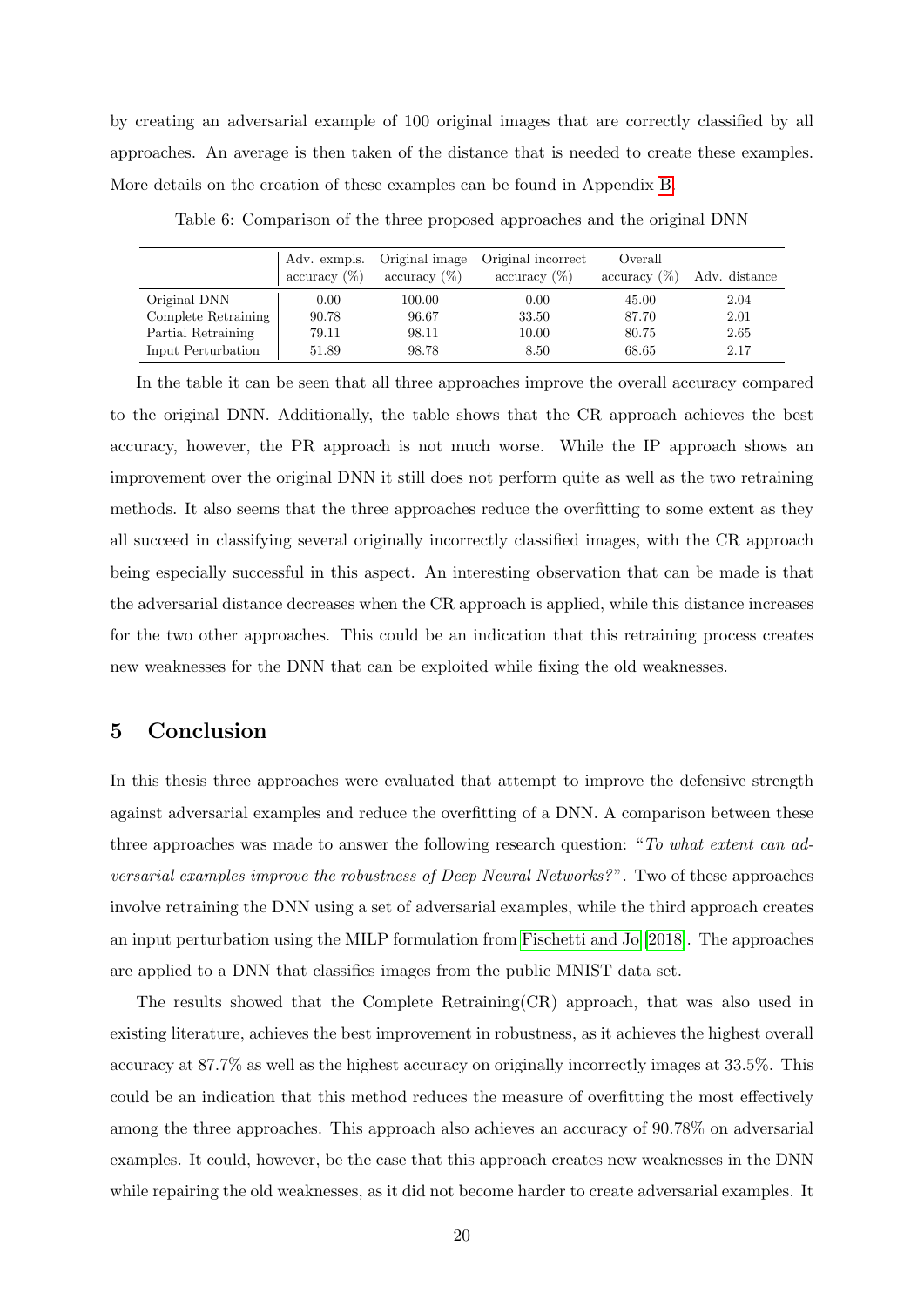should also be noted that the Partial Retraining(PR) approach is quite close to the CR approach in terms of overall accuracy and accuracy on adversarial examples. This suggests that, even if the original training set is not available, retraining the DNN on adversarial examples can improve the robustness of the DNN. This approach also makes creating new adversarial examples the hardest, as more changes to the input need to be made to create new adversarial examples.

While the Input Perturbation(IP) approach does not perform as well as the retraining methods, it does provide an improvement over the original DNN without perturbation, with 51.89% of the adversarial examples being correctly classified when the perturbation is applied. This shows that the approach has potential and that it can definitely be a viable option if, for some reason, the DNN can not be altered. Furthermore, all three approaches do not seem to compromise the accuracy on original images, as more than 96% of these images are still correctly classified after applying the approach. Finally, while the PR and IP approaches are able to correctly classify a number of originally incorrectly classified images, this number is a lot lower than for the CR approach, which implies they might not help as much in reducing the measure of overfitting.

This thesis shows that the robustness of a DNN can be improved using adversarial examples even if the original training data is not available or the DNN can not be altered. These results are in line with the existing literature where it has been stated that the CR approach can regularize a DNN. A new approach, namely the IP approach is also introduced in this thesis that seems to be able to improve the robustness to some extent as well.

The results on the robustness improvement were, however, only evaluated for the smallest DNN which raises the question if the conclusion would be the same if larger DNNs were evaluated. The training set for the retraining approaches was also quite small at 450 adversarial examples compared to the existing literature, e.g. [Papernot et al.](#page-22-2) [\[2016\]](#page-22-2) where 18,000 adversarial examples were used. Additionally, it was not evaluated if applying the bound tightening method for the input perturbation had any effect on the feasibility and the correctness of the formulation.

This thesis could be a nice starting point for a more in depth analysis of the IP approach as much more can be done with it. A good next step would be reducing the running time needed to create the perturbations. This would make it possible to create perturbations with a larger set of training data which might improve the performance of this approach. The trade-off between perturbation and robustness could also be evaluated more efficiently, which could be interesting since the perturbation with minimum distance showed significant improvement over the regular perturbation. To this end, it might be interesting to analyze perturbations where the weights and disturbances are bounded. Finally, it could also be interesting to evaluate the Conditional Perturbation with minimum distance to see if a similar improvement could be achieved.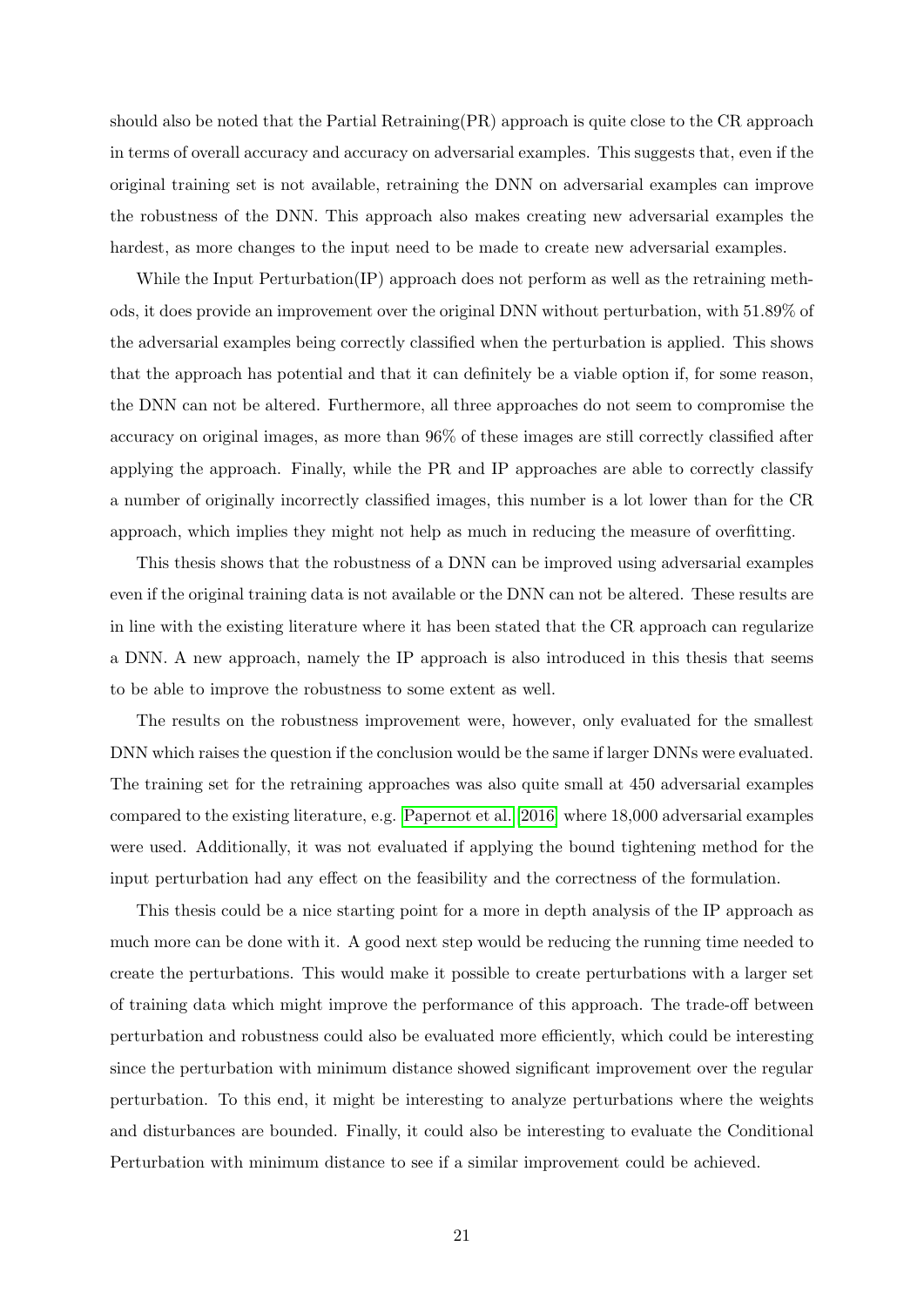## <span id="page-22-1"></span>References

- <span id="page-22-12"></span>Pietro Belotti, Pierre Bonami, Matteo Fischetti, Andrea Lodi, Michele Monaci, Amaya Nogales-Gómez, and Domenico Salvagnin. On handling indicator constraints in mixed integer programming. Computational Optimization and Applications, 65, 12 2016. doi: 10.1007/ s10589-016-9847-8.
- <span id="page-22-6"></span>Chih-Hong Cheng, Georg Nührenberg, and Harald Ruess. Maximum resilience of artificial neural networks. 04 2017.
- <span id="page-22-15"></span>François Chollet et al. Keras. <https://keras.io>, 2015.
- <span id="page-22-16"></span>IBM ILOG Cplex. V20.1.0: User's manual for cplex. International Business Machines Corporation, 2020.
- <span id="page-22-0"></span>Matteo Fischetti and Jason Jo. Deep neural networks and mixed integer linear optimization. Constraints, 23, 07 2018. doi: 10.1007/s10601-018-9285-6.
- <span id="page-22-3"></span>Ian Goodfellow, Jonathon Shlens, and Christian Szegedy. Explaining and harnessing adversarial examples. arXiv 1412.6572, 12 2014.
- <span id="page-22-11"></span>Kishor Datta Gupta, Dipankar Dasgupta, and Zahid Akhtar. Determining sequence of image processing technique (ipt) to detect adversarial attacks. 07 2020.
- <span id="page-22-14"></span>Diederik Kingma and Jimmy Ba. Adam: A method for stochastic optimization. International Conference on Learning Representations, 12 2014.
- <span id="page-22-4"></span>Yann Lecun, Leon Bottou, Y. Bengio, and Patrick Haffner. Gradient-based learning applied to document recognition. Proceedings of the IEEE, 86:2278 – 2324, 12 1998. doi: 10.1109/5. 726791.
- <span id="page-22-10"></span>Dongyu Meng and Hao Chen. Magnet: a two-pronged defense against adversarial examples. 05 2017.
- <span id="page-22-2"></span>Nicolas Papernot, Patrick McDaniel, Somesh Jha, Matt Fredrikson, Z. Berkay Celik, and Ananthram Swami. The limitations of deep learning in adversarial settings. pages 372–387, 03 2016. doi: 10.1109/EuroSP.2016.36.
- <span id="page-22-9"></span>Aaditya Prakash, Nick Moran, Solomon Garber, Antonella DiLillo, and James Storer. Deflecting adversarial attacks with pixel deflection. 01 2018.
- <span id="page-22-7"></span>Thiago Serra, Christian Tjandraatmadja, and Srikumar Ramalingam. Bounding and counting linear regions of deep neural networks. 11 2017.
- <span id="page-22-13"></span>Yibing Song, Chao Ma, Xiaohe Wu, Lijun Gong, Linchao Bao, Wangmeng Zuo, Chunhua Shen, Rynson Lau, and Ming-Hsuan Yang. Vital: Visual tracking via adversarial learning. pages 8990–8999, 06 2018. doi: 10.1109/CVPR.2018.00937.
- <span id="page-22-8"></span>Christian Szegedy, Wojciech Zaremba, Ilya Sutskever, Joan Bruna, Dumitru Erhan, Ian Goodfellow, and Rob Fergus. Intriguing properties of neural networks. 12 2013.
- <span id="page-22-5"></span>Vincent Tjeng. Evaluating robustness of neural networks with mixed integer programming. PhD thesis, 01 2018.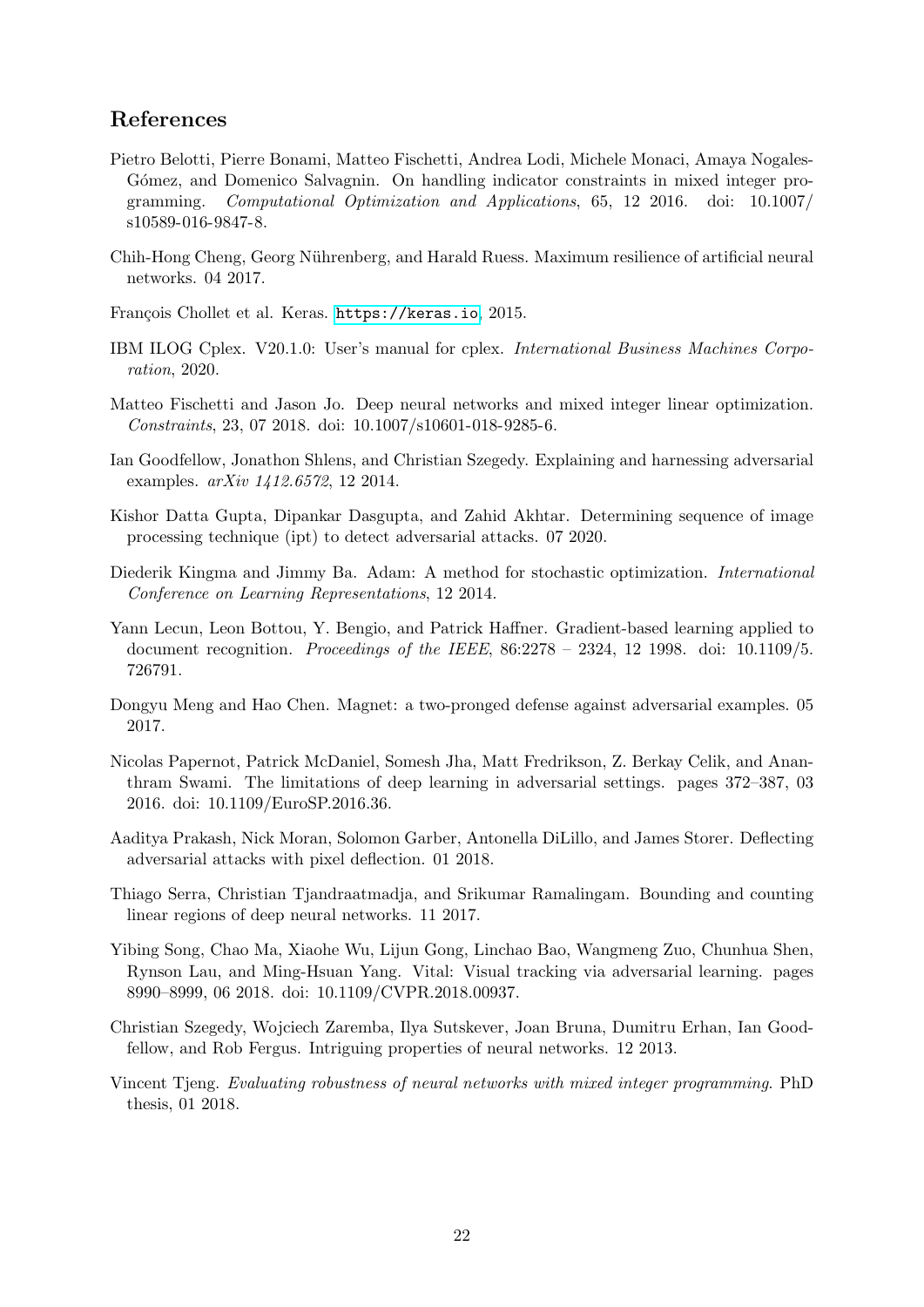# <span id="page-23-0"></span>Appendix A Partial perturbation

Several other variations on the input perturbation were attempted. However, due to time constraints these variations could again only be applied to one of the two perturbation approaches, as was the case for the minimum distance variation. Since the General Perturbation(GP) appeared to be the best this approach was chosen. In Table [7](#page-23-1) the accuracy and running time for these variations are compared to the regular GP. First it was evaluated if it is possible to perturb the input using either only the weights or only the disturbances. However, performing the perturbation using only disturbances was apparently quite difficult, as no feasible solution could be found by CPLEX after 10 hours. Because of this, the perturbation using only disturbances was created with only 10 adversarial examples and no original images. However, CPLEX was still not able to solve this to optimality within 12 hours with 8 of the 10 adversarial examples being correctly classified after these 12 hours. Additionally, the minimum distance variation is also included in Table [7](#page-23-1) as well as the absolute sums of the weights and disturbances for all variations.

Table 7: Test set accuracy of variations of perturbation approaches

<span id="page-23-1"></span>

|                           | $\arctan(y)$ | Adv. exmpls. Original image<br>$\arctan\left(\frac{\%}{6}\right)$ | Original incorrect<br>$\arctan\left(\frac{\%}{\%}\right)$ | Overall<br>$\arctan\left(\frac{\%}{\%}\right)$ | Time (s)  | $\sum_{j\in J_0}  p_j - 1 $ | $\sum_{j\in J_0} q_j $ |
|---------------------------|--------------|-------------------------------------------------------------------|-----------------------------------------------------------|------------------------------------------------|-----------|-----------------------------|------------------------|
| General Perturbation      | 19.44        | 21.33                                                             | 13.50                                                     | 19.70                                          | 273.92    | $8.54 \times 10^{10}$       | $1.68 \times 10^{12}$  |
| Only weights $(p_i)$      | 17.11        | 21.67                                                             | 11.50                                                     | 18.60                                          | 40.52     | $1.30 \times 10^{11}$       | 0.00                   |
| Only disturbances $(q_i)$ | 0.00         | 0.00                                                              | 0.00                                                      | 0.00                                           | 43 202.67 | 0.00                        | $1.68 \times 10^{12}$  |
| Min. distance             | 51.89        | 98.78                                                             | 8.50                                                      | 68.65                                          | 14 152.32 | 2.66                        | 0.36                   |

It can be seen in the table that the perturbation using only the weights can be created in only 40 seconds which is an 85.21% decrease compared to the running time of Perturbation 1. Despite this drastic decrease in running time, the accuracy does not seem to decrease as severely which suggests it might be worthwhile to use only the weights. This claim is further supported by the distance measures of the perturbation with the minimum distance as the sum of the absolute disturbance is quite close to zero. This also explains why it was more challenging to create a perturbation using only the disturbances as they appear to be less helpful. Additionally, the table shows that the perturbation with only disturbances is unable to classify a single image correctly which further supports this claim.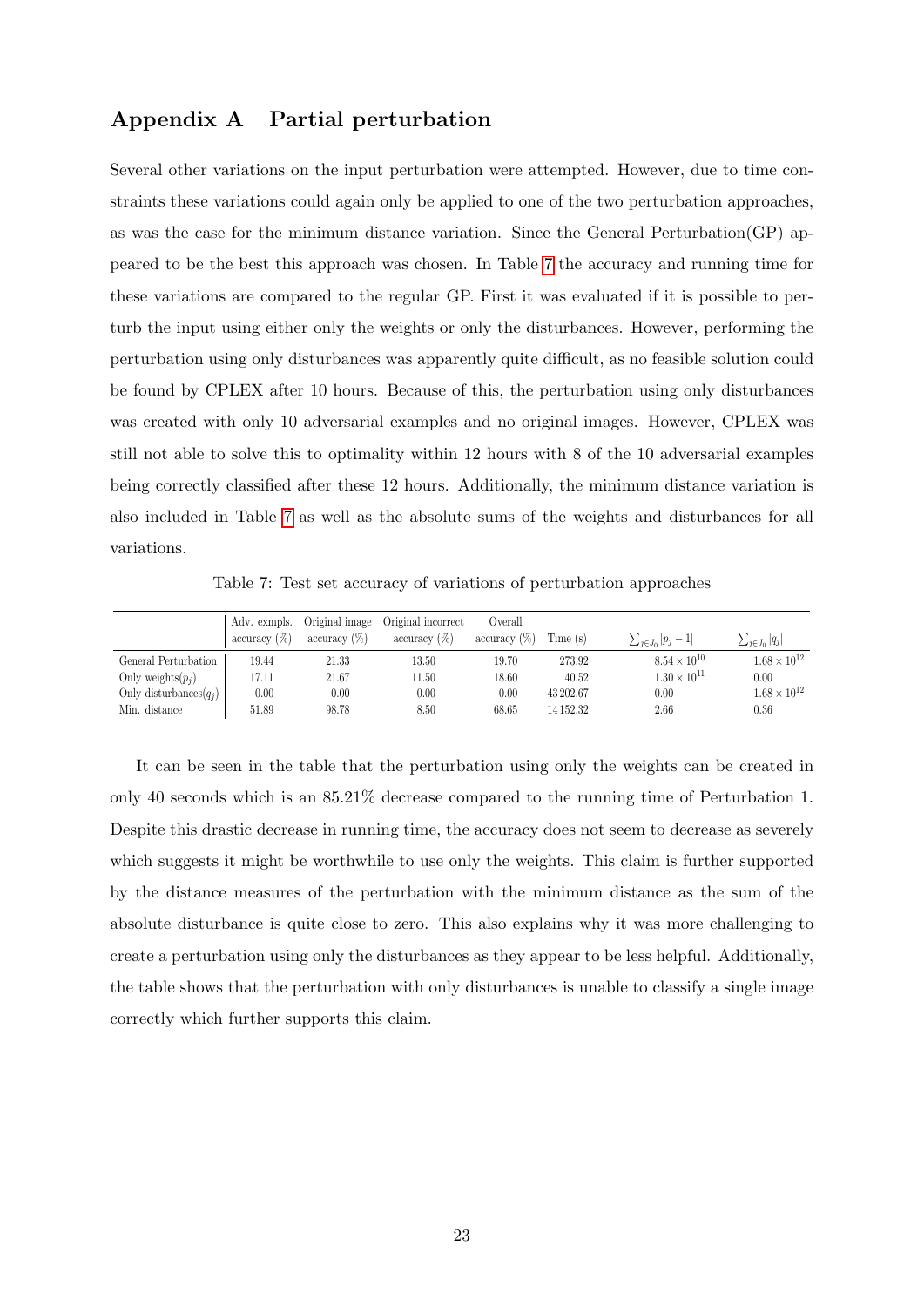## <span id="page-24-0"></span>Appendix B Adversarial examples after improvement

To test if applying the accuracy improvement approaches would make it harder to create new adversarial examples, a similar performance test to the one in Section [4.2](#page-15-0) was performed. A set of 100 images was used, that were correctly classified by all approaches and were all unaltered(no adversarial examples). The same method to determine the target digit was used as in Section [4.2.](#page-15-0) The bounds were tightened for these tests as well with the input interval for the run of the IP approach being set to [0, 1.5] as the perturbation made it possible to have an input value greater than one.

Table 8: Performance of adversarial example creation after applying the three improvement approaches

|                     | Solved<br>$\mathcal{C}_{0}$ | Gap<br>$(\%)$ | <b>Nodes</b> | $\vert$ S $\rangle$ | Time Adv. distance |
|---------------------|-----------------------------|---------------|--------------|---------------------|--------------------|
| Original DNN        | 100                         | 0.00          | 888          | 0.66                | 2.04               |
| Complete Retraining | 100                         | 0.00          | 753          | 0.56                | 2.01               |
| Partial Retraining  | 100                         | 0.00          | 855          | 0.67                | 2.65               |
| Input Perturbation  | 100                         | 0.00          | 841          | 0.73                | 2.17               |

Surprisingly the original DNN required the most branching nodes, however, this could be due to the randomness in the branching decisions. It is interesting to see the running time is in line with the adversarial distance as the approach with lowest running time has the lowest distance and the approach with the highest time has the highest distance. This suggests that there might be a correlation between the two which could be interesting to do more research on. It is again interesting to see that the creation of adversarial examples on the CR approach is the easiest in all aspects. As this method did achieve the best improvement in robustness.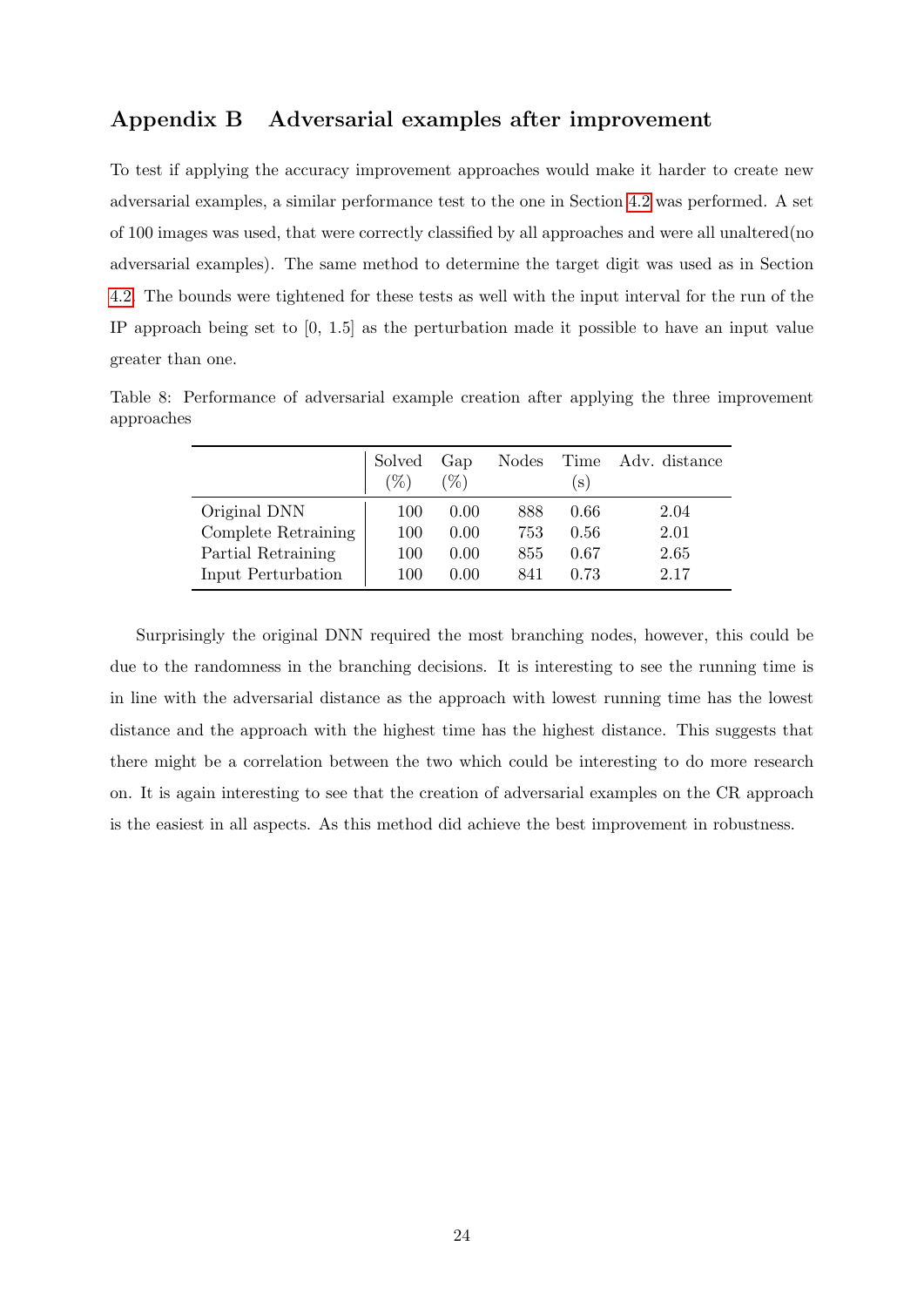# <span id="page-25-0"></span>Appendix C Visualization of minimum distance perturbation

<span id="page-25-1"></span>In Figure [5](#page-25-1) the resulting image after applying the weights of the minimum distance perturbation on an input of only ones is shown. The pixel intensities are on an interval between 0.52 and 1 but for this visualization they have been normalized between 0 and 1. In this figure white corresponds to weights with the value 1 and black pixels correspond to weights with the value 0.52. This means the darker pixels are weighed less in the perturbation and they can be seen as potential weaknesses for the DNN.



Figure 5: Image of input of ones after applying weights normalized between 0 and 1

<span id="page-25-2"></span>In Figure [6](#page-25-2) the resulting image after applying the disturbances of the minimum distance perturbation on an input of only zeros is shown. The pixel intensities are on an interval between 0 and 0.12 but they have again been normalized. This visualization is harder to interpret but it is clear to see that very little disturbance is applied in this perturbation.



Figure 6: Image of input of zeros after adding disturbances normalized between 0 and 1

In Figure [7](#page-26-0) the resulting image after applying the complete minimum distance perturbation on an input of only ones is shown. The pixel intensities are on an interval between 0.52 and 1.12 but they have yet again been normalized between 0 and 1. Here it can be seen that most pixels remain untouched by the perturbation. There are however several lighter pixels that are given more importance since they might make classification easier for the DNN. Additionally, like in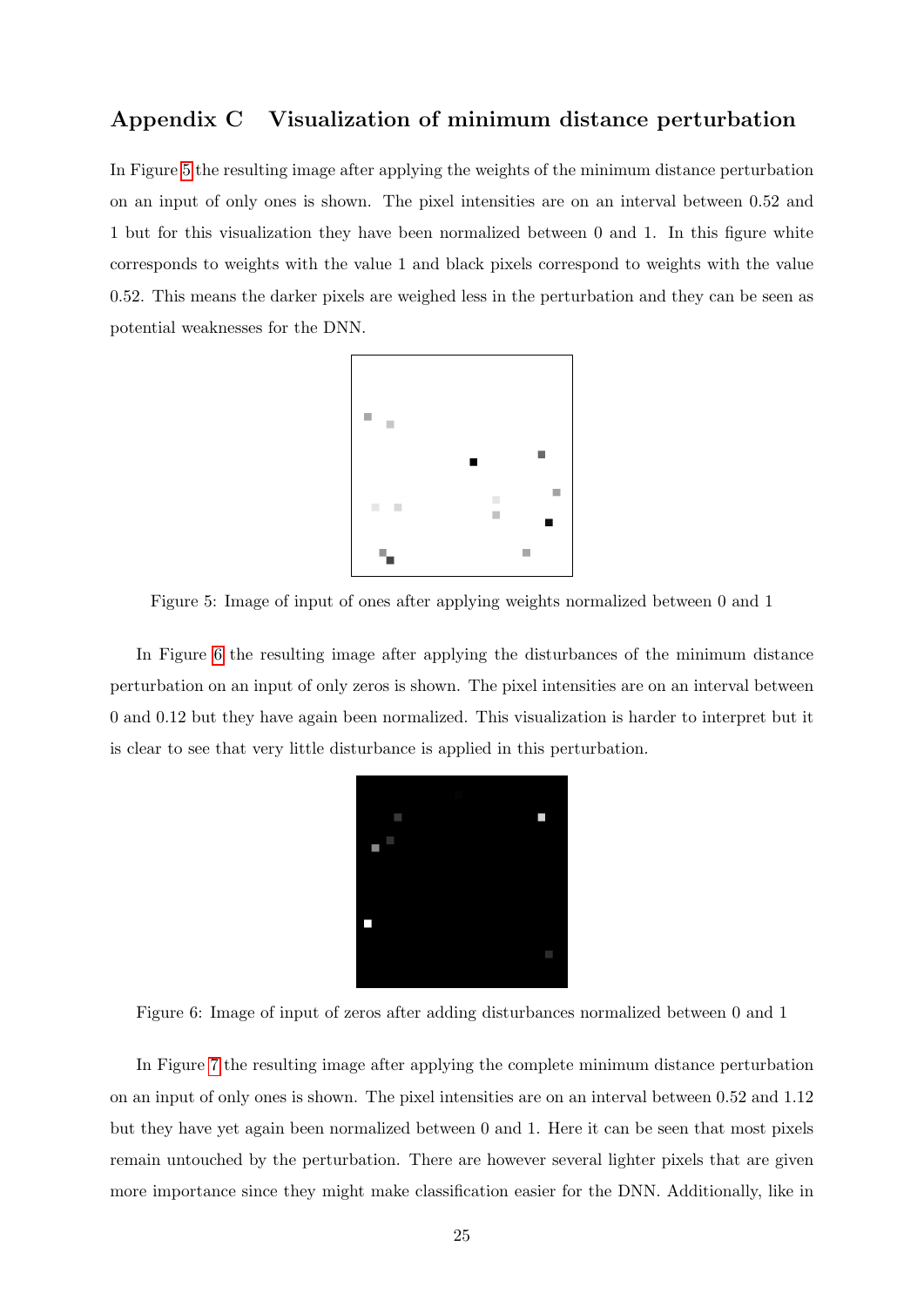<span id="page-26-0"></span>Figure [5,](#page-25-1) there are a number of darker pixels that can be interpreted as potential weaknesses of the DNN.



Figure 7: Image of input of ones after perturbation normalized between 0 and 1

Figure [8](#page-26-1) shows an adversarial example that is correctly classified after applying the perturbation. The figure shows an image of the digit two, an adversarial example of this image that is classified as a one and the perturbed adversarial example that is correctly classified as a two. It can be seen that the perturbation does not revert the changes that are made to create the adversarial example and instead slightly alters several other pixels that apparently counteract the adversarial changes. As a result, the perturbation does not seem to work as an inverse to these adversarial changes, but rather as a completely independent operation. This could, however, be due to the distance minimization that is imposed as it might be less expensive to slightly change several pixels that counteract the changes than to completely invert them.

<span id="page-26-1"></span>

Figure 8: Example of correctly classified perturbed adversarial example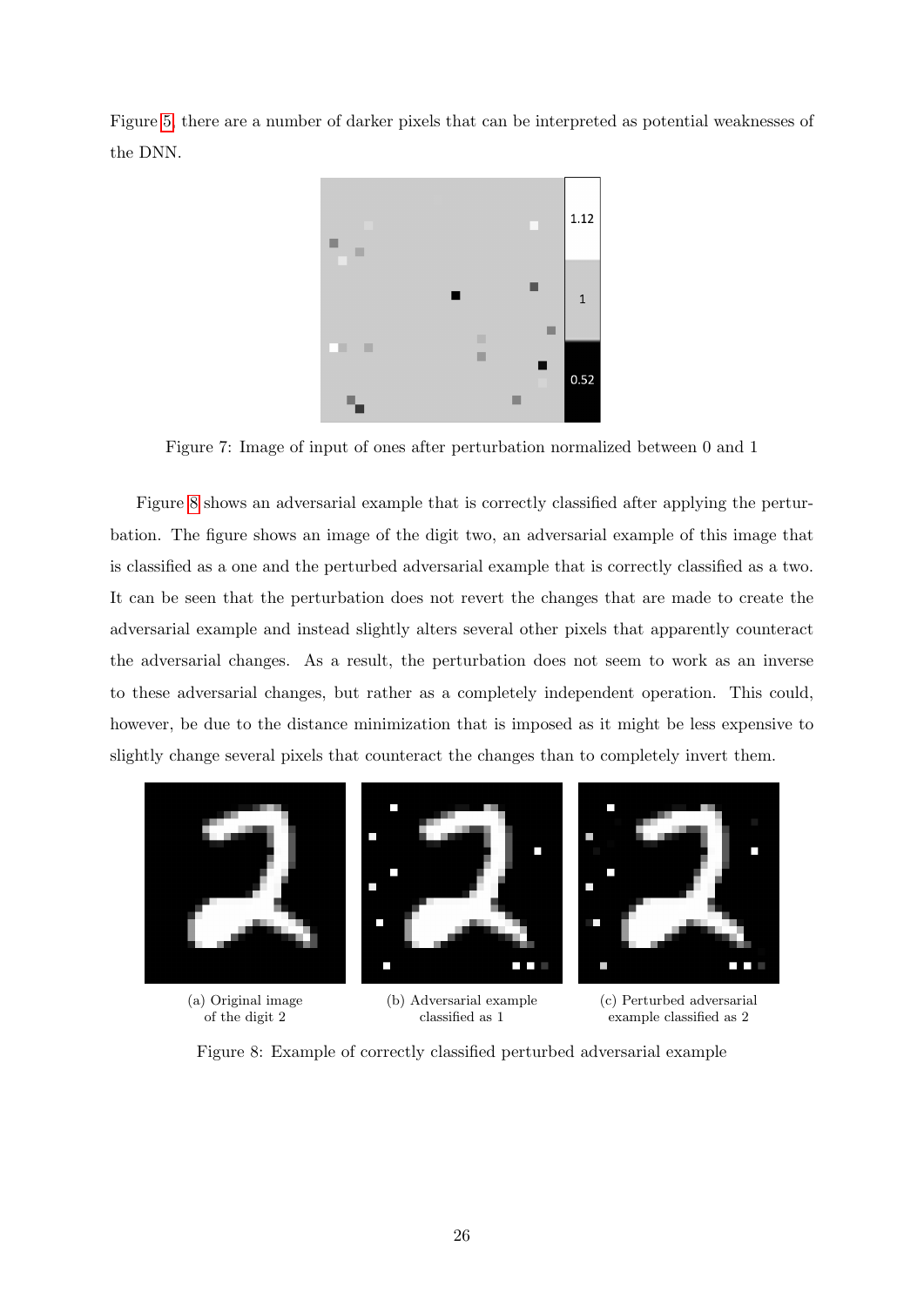# <span id="page-27-0"></span>Appendix D File description for code

The following java files can be found in the code:

- DNN, java: Class used to model a Deep Neural Network(DNN) containing all layers
- Layer.java: Class used to model a layer of the DNN containing the weights and biases
- Main.java: Class used to run the performance tests on the five DNNs
- MainadvAfterImpr.java: Class used to run the performance test after applying the improvement approaches
- MainAdvExmplSet.java: Class used to create the training and test set of adversarial examples
- MainPerturbation.java: Class used to create the perturbation
- MainVisualize.java: Class used to create the feature visualization
- MILPAdvAfterImpr.java: Class containing CPLEX implementation of MILP formulation used to create adversarial examples after applying the improvement approaches
- MILPAdversarial.java: Class containing CPLEX implementation of MILP formulation used to create adversarial examples
- MILPBounds.java: Class containing CPLEX implementation of MILP formulation used to tighten bounds
- MILPPerturbation.java: Class containing CPLEX implementation of MILP formulation used to create perturbation
- MILPVisualize.java: Class containing CPLEX implementation of MILP formulation used for feature visualization

The following python files can be found in the code:

- CreateImage.py: Script used to turn pixel values from .csv file into .png images
- DNN.py: Class used to train the DNN and write weights and data
- DNNPretrained.py: Class that can load pre-trained weights and biases and test its accuracy and perform Partial Retraining
- main.py: Script used to train the five DNNs and write the weights and data